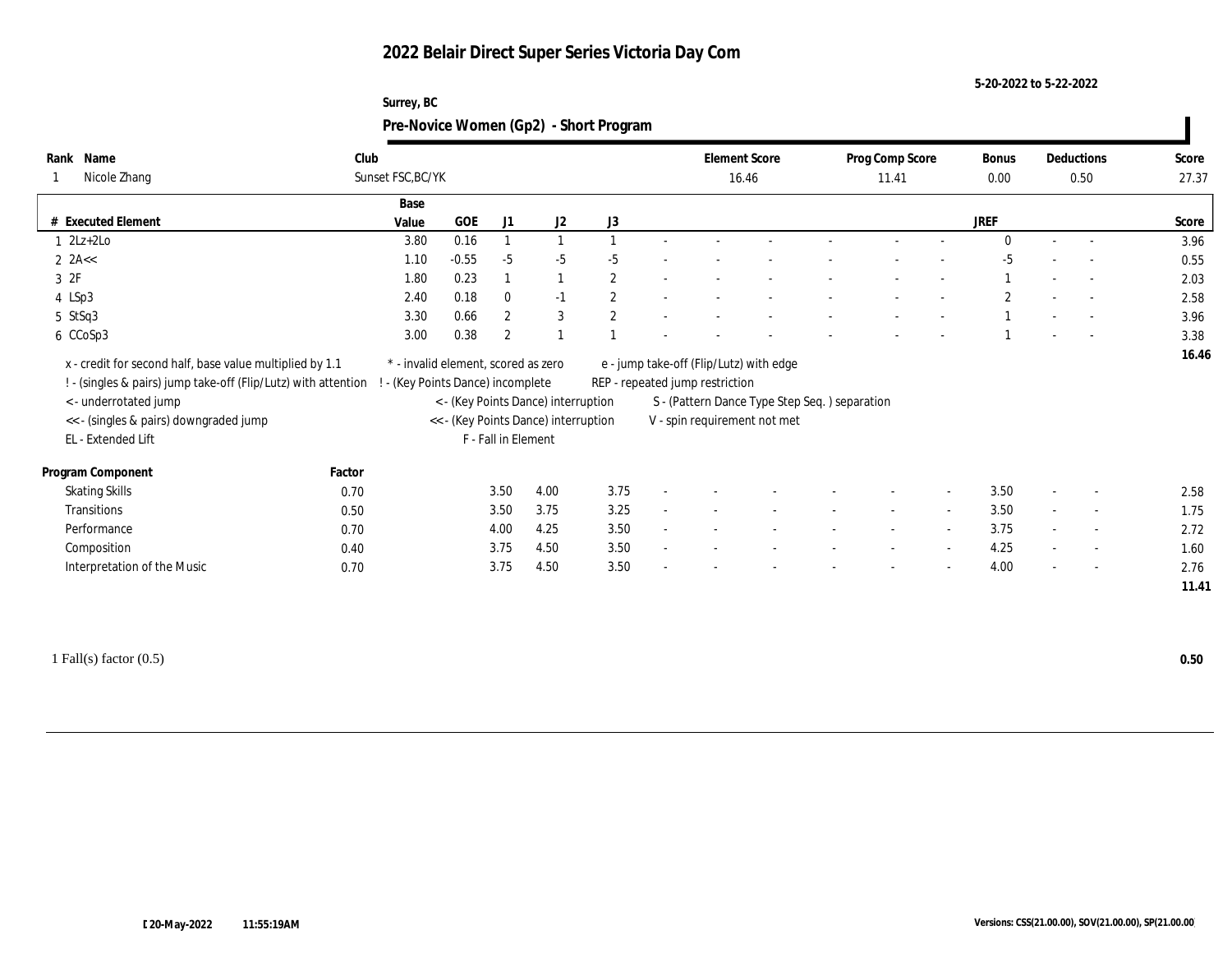**Surrey, BC**

**5-20-2022 to 5-22-2022**

|                                                                                                                            |        | Pre-Novice Women (Gp2) - Short Program                                 |         |                     |                                      |                |                                                                            |  |                         |        |                |        |                          |                |
|----------------------------------------------------------------------------------------------------------------------------|--------|------------------------------------------------------------------------|---------|---------------------|--------------------------------------|----------------|----------------------------------------------------------------------------|--|-------------------------|--------|----------------|--------|--------------------------|----------------|
| Rank Name<br>Ariana Robertson<br>2                                                                                         | Club   | Juan De Fuca SC, BC/YK                                                 |         |                     |                                      |                | <b>Element Score</b><br>16.01                                              |  | Prog Comp Score<br>9.84 |        | Bonus<br>1.00  |        | Deductions<br>0.00       | Score<br>26.85 |
|                                                                                                                            |        | Base                                                                   |         |                     |                                      |                |                                                                            |  |                         |        |                |        |                          |                |
| # Executed Element                                                                                                         |        | Value                                                                  | GOE     | J1                  | J2                                   | J3             |                                                                            |  |                         |        | <b>JREF</b>    |        |                          | Score          |
| $2Lz+2T$                                                                                                                   |        | 3.40                                                                   | 0.21    |                     | $\mathbf{0}$                         |                |                                                                            |  |                         |        | $\mathfrak{D}$ |        |                          | 3.61           |
| 2A                                                                                                                         |        | 3.30                                                                   | $-1.24$ | -4                  | $-4$                                 | -4             |                                                                            |  |                         |        | $-3$           |        |                          | 2.06           |
| 3 CSp3                                                                                                                     |        | 2.30                                                                   | 0.23    | $\Omega$            |                                      | $\overline{2}$ |                                                                            |  |                         |        |                |        | $\overline{\phantom{a}}$ | 2.53           |
| 42F                                                                                                                        |        | 1.80                                                                   | 0.18    |                     |                                      |                |                                                                            |  |                         |        |                |        | $\overline{\phantom{a}}$ | 1.98           |
| 5 StSq2                                                                                                                    |        | 2.60                                                                   | $-0.07$ |                     | $-1$                                 |                |                                                                            |  |                         |        |                |        |                          | 2.53           |
| 6 CCoSp3                                                                                                                   |        | 3.00                                                                   | 0.30    |                     |                                      | $\overline{2}$ |                                                                            |  |                         |        |                |        |                          | 3.30           |
| x - credit for second half, base value multiplied by 1.1<br>! - (singles & pairs) jump take-off (Flip/Lutz) with attention |        | * - invalid element, scored as zero<br>- (Key Points Dance) incomplete |         |                     |                                      |                | e - jump take-off (Flip/Lutz) with edge<br>REP - repeated jump restriction |  |                         |        |                |        |                          | 16.01          |
| < - underrotated jump                                                                                                      |        |                                                                        |         |                     | < - (Key Points Dance) interruption  |                | S - (Pattern Dance Type Step Seq.) separation                              |  |                         |        |                |        |                          |                |
| << - (singles & pairs) downgraded jump                                                                                     |        |                                                                        |         |                     | << - (Key Points Dance) interruption |                | V - spin requirement not met                                               |  |                         |        |                |        |                          |                |
| EL - Extended Lift                                                                                                         |        |                                                                        |         | F - Fall in Element |                                      |                |                                                                            |  |                         |        |                |        |                          |                |
| Program Component                                                                                                          | Factor |                                                                        |         |                     |                                      |                |                                                                            |  |                         |        |                |        |                          |                |
| <b>Skating Skills</b>                                                                                                      | 0.70   |                                                                        |         | 3.25                | 3.25                                 | 3.50           |                                                                            |  |                         |        | 4.00           |        |                          | 2.45           |
| Transitions                                                                                                                | 0.50   |                                                                        |         | 2.75                | 3.00                                 | 3.00           |                                                                            |  |                         |        | 3.75           |        |                          | 1.57           |
| Performance                                                                                                                | 0.70   |                                                                        |         | 3.00                | 3.00                                 | 3.00           |                                                                            |  |                         | $\sim$ | 3.25           | $\sim$ | $\sim$                   | 2.14           |
| Composition                                                                                                                | 0.40   |                                                                        |         | 3.25                | 3.25                                 | 3.50           |                                                                            |  |                         |        | 4.00           |        | $\overline{\phantom{a}}$ | 1.40           |

Interpretation of the Music **0.70** 0.70 2.75 3.00 3.25 - - - - - - - - - - 4.00 - - 2.28

 **9.84**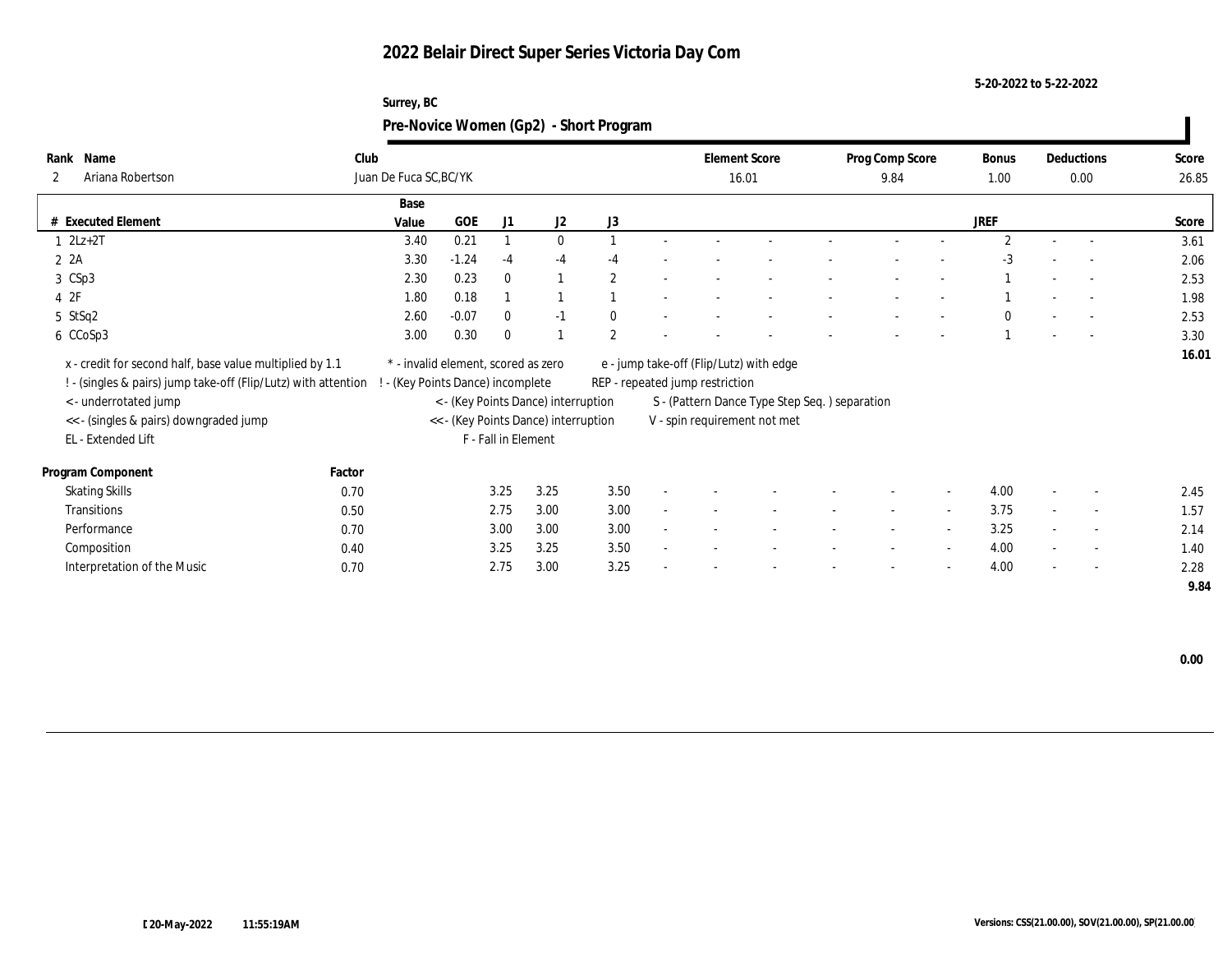#### **5-20-2022 to 5-22-2022**

| Surrey, BC                             |  |
|----------------------------------------|--|
| Pre-Novice Women (Gp2) - Short Program |  |

| Name<br>Rank                                                                                                                                        | Club   |                                                                          |         |                     |                                      |              |        | <b>Element Score</b>                                                       |                                               | Prog Comp Score          |        | Bonus        |        | Deductions               | Score |
|-----------------------------------------------------------------------------------------------------------------------------------------------------|--------|--------------------------------------------------------------------------|---------|---------------------|--------------------------------------|--------------|--------|----------------------------------------------------------------------------|-----------------------------------------------|--------------------------|--------|--------------|--------|--------------------------|-------|
| Vicky Pan<br>3                                                                                                                                      |        | Coquitlam SC, BC/YK                                                      |         |                     |                                      |              |        | 14.61                                                                      |                                               | 10.51                    |        | 1.00         |        | 0.50                     | 25.62 |
|                                                                                                                                                     |        | Base                                                                     |         |                     |                                      |              |        |                                                                            |                                               |                          |        |              |        |                          |       |
| # Executed Element                                                                                                                                  |        | Value                                                                    | GOE     | J1                  | J2                                   | J3           |        |                                                                            |                                               |                          |        | <b>JREF</b>  |        |                          | Score |
| $1 \text{ } 3S <$                                                                                                                                   |        | 3.44                                                                     | $-1.72$ | $-5$                | $-5$                                 | $-5$         |        |                                                                            |                                               |                          |        | $-5$         |        | $\overline{\phantom{a}}$ | 1.72  |
| $2 \; 2A+2T$                                                                                                                                        |        | 4.60                                                                     | 0.00    | $\mathbf{0}$        | $\bf{0}$                             | $\mathbf{0}$ |        |                                                                            |                                               |                          |        | $\Omega$     |        | $\overline{\phantom{a}}$ | 4.60  |
| 3 LSp3                                                                                                                                              |        | 2.40                                                                     | 0.06    |                     | $\bf{0}$                             | $\theta$     |        |                                                                            |                                               |                          |        | $\mathbf{0}$ |        | $\sim$                   | 2.46  |
| $4$ 1A <<                                                                                                                                           |        | 0.00                                                                     | $\sim$  |                     | $\sim$                               |              |        |                                                                            |                                               |                          |        |              |        |                          | 0.00  |
| 5 CCoSp3                                                                                                                                            |        | 3.00                                                                     | 0.23    |                     |                                      |              |        |                                                                            |                                               |                          |        | $\mathbf{0}$ |        | $\overline{\phantom{a}}$ | 3.23  |
| 6 StSq2                                                                                                                                             |        | 2.60                                                                     | 0.00    |                     | $-2$                                 |              |        |                                                                            |                                               |                          |        | $\mathbf{0}$ |        | $\overline{\phantom{a}}$ | 2.60  |
| x - credit for second half, base value multiplied by 1.1<br>! - (singles & pairs) jump take-off (Flip/Lutz) with attention<br>< - underrotated jump |        | * - invalid element, scored as zero<br>! - (Key Points Dance) incomplete |         |                     | < - (Key Points Dance) interruption  |              |        | e - jump take-off (Flip/Lutz) with edge<br>REP - repeated jump restriction | S - (Pattern Dance Type Step Seq.) separation |                          |        |              |        |                          | 14.61 |
| << - (singles & pairs) downgraded jump                                                                                                              |        |                                                                          |         |                     | << - (Key Points Dance) interruption |              |        |                                                                            | V - spin requirement not met                  |                          |        |              |        |                          |       |
| EL - Extended Lift                                                                                                                                  |        |                                                                          |         | F - Fall in Element |                                      |              |        |                                                                            |                                               |                          |        |              |        |                          |       |
| Program Component                                                                                                                                   | Factor |                                                                          |         |                     |                                      |              |        |                                                                            |                                               |                          |        |              |        |                          |       |
| <b>Skating Skills</b>                                                                                                                               | 0.70   |                                                                          |         | 3.25                | 3.75                                 | 3.50         | $\sim$ |                                                                            |                                               |                          | $\sim$ | 3.75         | $\sim$ | $\overline{\phantom{a}}$ | 2.49  |
| Transitions                                                                                                                                         | 0.50   |                                                                          |         | 3.50                | 4.00                                 | 3.25         | $\sim$ |                                                                            |                                               | $\overline{\phantom{a}}$ | $\sim$ | 3.50         | $\sim$ | $\sim$                   | 1.78  |
| Performance                                                                                                                                         | 0.70   |                                                                          |         | 3.25                | 3.50                                 | 3.50         |        |                                                                            |                                               | $\overline{\phantom{a}}$ | $\sim$ | 3.75         | $\sim$ | $\overline{\phantom{a}}$ | 2.45  |
| Composition                                                                                                                                         | 0.40   |                                                                          |         | 3.25                | 3.50                                 | 3.50         |        |                                                                            |                                               |                          |        | 4.00         |        | $\sim$                   | 1.42  |
| Interpretation of the Music                                                                                                                         | 0.70   |                                                                          |         | 3.00                | 3.50                                 | 3.50         |        |                                                                            |                                               |                          | $\sim$ | 3.50         | $\sim$ | $\sim$                   | 2.37  |
|                                                                                                                                                     |        |                                                                          |         |                     |                                      |              |        |                                                                            |                                               |                          |        |              |        |                          | 10.51 |

1 Fall(s) factor (0.5) **0.50**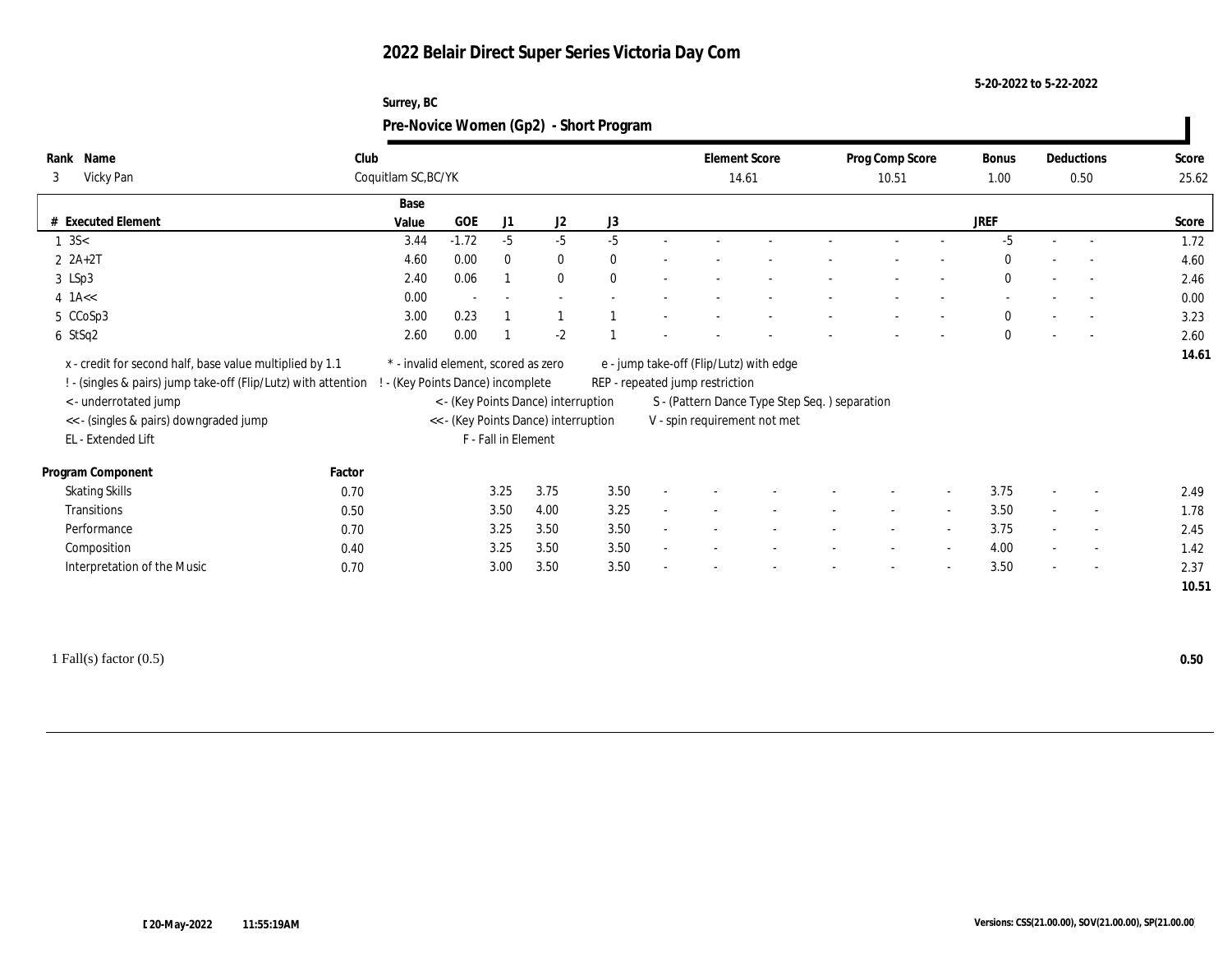#### **5-20-2022 to 5-22-2022**

| Surrey, BC |                                        |  |
|------------|----------------------------------------|--|
|            | Pre-Novice Women (Gp2) - Short Program |  |

| Name<br>Rank                                                   | Club                    |       |                                     |                     |                                      |                |        | <b>Element Score</b>            |                                               | Prog Comp Score          |                          | <b>Bonus</b>          |        | Deductions               | Score |
|----------------------------------------------------------------|-------------------------|-------|-------------------------------------|---------------------|--------------------------------------|----------------|--------|---------------------------------|-----------------------------------------------|--------------------------|--------------------------|-----------------------|--------|--------------------------|-------|
| Sabina Lim<br>4                                                | Champs ISC of BC, BC/YK |       |                                     |                     |                                      |                |        |                                 | 13.92                                         | 10.84                    |                          | 1.00                  |        | 1.00                     | 24.76 |
|                                                                |                         | Base  |                                     |                     |                                      |                |        |                                 |                                               |                          |                          |                       |        |                          |       |
| # Executed Element                                             |                         | Value | GOE                                 | J1                  | J <sub>2</sub>                       | J3             |        |                                 |                                               |                          |                          | <b>JREF</b>           |        |                          | Score |
| $1 \text{ } 3S <$                                              |                         | 3.44  | $-1.72$                             | $-5$                | $-5$                                 | $-5$           |        |                                 |                                               |                          |                          | $-5$                  |        | $\overline{\phantom{a}}$ | 1.72  |
| 2 2A                                                           |                         | 3.30  | $-0.08$                             | $\bf{0}$            | $-1$                                 | $\mathbf{0}$   |        |                                 |                                               |                          |                          | $\bf{0}$              |        | $\overline{\phantom{a}}$ | 3.22  |
| $3 \text{ } 3T \leftarrow \text{+COMBO}$                       |                         | 1.30  | $-0.65$                             | $-5$                | $-5$                                 | $-5$           |        |                                 |                                               |                          |                          | $-5$                  |        | $\overline{\phantom{a}}$ | 0.65  |
| 4 LSp2                                                         |                         | 1.90  | 0.33                                |                     |                                      | 3              |        |                                 |                                               |                          |                          | $\mathbf{2}^{\prime}$ |        | $\overline{\phantom{a}}$ | 2.23  |
| $5$ StSq2                                                      |                         | 2.60  | 0.20                                |                     | $-1$                                 | $\mathbf{2}$   |        |                                 |                                               |                          |                          |                       |        | $\overline{\phantom{a}}$ | 2.80  |
| 6 CCoSp3                                                       |                         | 3.00  | 0.30                                |                     |                                      | $\overline{2}$ |        |                                 |                                               |                          |                          | $\mathbf{0}$          |        | $\overline{\phantom{a}}$ | 3.30  |
| x - credit for second half, base value multiplied by 1.1       |                         |       | * - invalid element, scored as zero |                     |                                      |                |        |                                 | e - jump take-off (Flip/Lutz) with edge       |                          |                          |                       |        |                          | 13.92 |
| ! - (singles & pairs) jump take-off (Flip/Lutz) with attention |                         |       | - (Key Points Dance) incomplete     |                     |                                      |                |        | REP - repeated jump restriction |                                               |                          |                          |                       |        |                          |       |
| < - underrotated jump                                          |                         |       |                                     |                     | < - (Key Points Dance) interruption  |                |        |                                 | S - (Pattern Dance Type Step Seq.) separation |                          |                          |                       |        |                          |       |
| << - (singles & pairs) downgraded jump                         |                         |       |                                     |                     | << - (Key Points Dance) interruption |                |        |                                 | V - spin requirement not met                  |                          |                          |                       |        |                          |       |
| EL - Extended Lift                                             |                         |       |                                     | F - Fall in Element |                                      |                |        |                                 |                                               |                          |                          |                       |        |                          |       |
| Program Component                                              | Factor                  |       |                                     |                     |                                      |                |        |                                 |                                               |                          |                          |                       |        |                          |       |
| <b>Skating Skills</b>                                          | 0.70                    |       |                                     | 3.25                | 4.25                                 | 3.50           | $\sim$ |                                 |                                               |                          | $\sim$                   | 3.25                  | $\sim$ | $\overline{\phantom{a}}$ | 2.49  |
| Transitions                                                    | 0.50                    |       |                                     | 3.00                | 4.00                                 | 3.25           | $\sim$ |                                 |                                               | $\overline{\phantom{a}}$ | $\overline{\phantom{a}}$ | 3.00                  | $\sim$ | $\sim$                   | 1.66  |
| Performance                                                    | 0.70                    |       |                                     | 3.25                | 4.25                                 | 3.50           |        |                                 |                                               | $\overline{\phantom{a}}$ | $\sim$                   | 3.50                  | $\sim$ | $\overline{\phantom{a}}$ | 2.54  |
| Composition                                                    | 0.40                    |       |                                     | 3.25                | 4.25                                 | 3.75           |        |                                 |                                               |                          | $\sim$                   | 3.50                  |        | $\sim$                   | 1.48  |
|                                                                |                         |       |                                     |                     |                                      |                |        |                                 |                                               |                          |                          |                       |        |                          |       |
| Interpretation of the Music                                    | 0.70                    |       |                                     | 3.25                | 4.50                                 | 3.50           |        |                                 |                                               |                          | $\sim$                   | 4.00                  | $\sim$ | $\overline{\phantom{a}}$ | 2.67  |

2 Fall(s) factor (0.5) **1.00**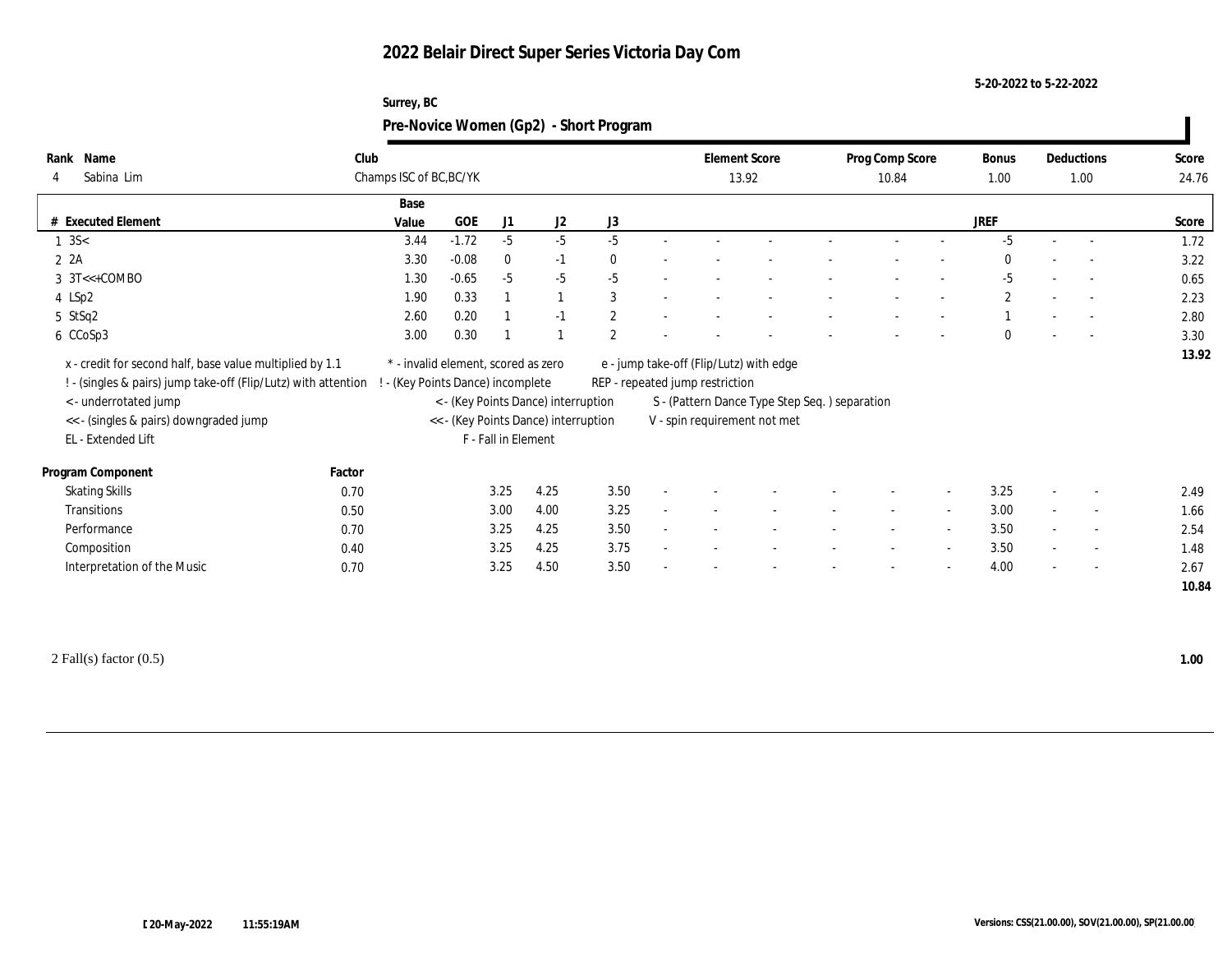#### **5-20-2022 to 5-22-2022**

| Surrey, BC                             |
|----------------------------------------|
| Pre-Novice Women (Gp2) - Short Program |
|                                        |

| Name<br>Rank<br>Alexandra Ye<br>5                                                                                                                                                            | Club   | Champs ISC of BC, BC/YK                                                |                     |          |                                                                             |                |                          | <b>Element Score</b><br>12.75                                              |                                                                               |                          | Prog Comp Score<br>10.58 |        | <b>Bonus</b><br>1.00 | Deductions<br>0.50       | Score<br>23.83 |
|----------------------------------------------------------------------------------------------------------------------------------------------------------------------------------------------|--------|------------------------------------------------------------------------|---------------------|----------|-----------------------------------------------------------------------------|----------------|--------------------------|----------------------------------------------------------------------------|-------------------------------------------------------------------------------|--------------------------|--------------------------|--------|----------------------|--------------------------|----------------|
|                                                                                                                                                                                              |        | Base                                                                   |                     |          |                                                                             |                |                          |                                                                            |                                                                               |                          |                          |        |                      |                          |                |
| <b>Executed Element</b>                                                                                                                                                                      |        | Value                                                                  | GOE                 | J1       | J <sub>2</sub>                                                              | J3             |                          |                                                                            |                                                                               |                          |                          |        | <b>JREF</b>          |                          | Score          |
| $1 2Lz+2T$                                                                                                                                                                                   |        | 3.40                                                                   | $-0.42$             | $-2$     | $-2$                                                                        | $-1$           |                          |                                                                            |                                                                               |                          |                          |        | $-3$                 | $\overline{\phantom{a}}$ | 2.98           |
| $2$ $2$ Aq                                                                                                                                                                                   |        | 3.30                                                                   | $-1.65$             | $-5$     | $-5$                                                                        | $-5$           |                          |                                                                            |                                                                               |                          |                          |        | $-5$                 |                          | 1.65           |
| 3 CSp2                                                                                                                                                                                       |        | 1.80                                                                   | 0.18                |          |                                                                             | $\overline{c}$ |                          |                                                                            |                                                                               |                          |                          |        |                      | $\sim$                   | 1.98           |
| 4 StSq1                                                                                                                                                                                      |        | 1.80                                                                   | 0.00                | $-1$     |                                                                             | $\mathbf{0}$   | $\overline{\phantom{a}}$ |                                                                            |                                                                               |                          |                          |        |                      | $\sim$                   | 1.80           |
| 5 2F(e)                                                                                                                                                                                      |        | 1.44                                                                   | $-0.25$             | $-1$     | $-3$                                                                        | $-1$           |                          |                                                                            |                                                                               |                          |                          |        | $-2$                 | $\overline{\phantom{a}}$ | 1.19           |
| 6 CCoSp3                                                                                                                                                                                     |        | 3.00                                                                   | 0.15                | $\bf{0}$ |                                                                             | $\overline{2}$ |                          |                                                                            |                                                                               |                          |                          |        |                      | $\overline{\phantom{a}}$ | 3.15           |
| x - credit for second half, base value multiplied by 1.1<br>! - (singles & pairs) jump take-off (Flip/Lutz) with attention<br><- underrotated jump<br><< - (singles & pairs) downgraded jump |        | * - invalid element, scored as zero<br>- (Key Points Dance) incomplete |                     |          | < - (Key Points Dance) interruption<br><< - (Key Points Dance) interruption |                |                          | e - jump take-off (Flip/Lutz) with edge<br>REP - repeated jump restriction | S - (Pattern Dance Type Step Seq.) separation<br>V - spin requirement not met |                          |                          |        |                      |                          | 12.75          |
| EL - Extended Lift                                                                                                                                                                           |        |                                                                        | F - Fall in Element |          |                                                                             |                |                          |                                                                            |                                                                               |                          |                          |        |                      |                          |                |
| Program Component                                                                                                                                                                            | Factor |                                                                        |                     |          |                                                                             |                |                          |                                                                            |                                                                               |                          |                          |        |                      |                          |                |
| <b>Skating Skills</b>                                                                                                                                                                        | 0.70   |                                                                        |                     | 3.25     | 3.75                                                                        | 3.75           |                          |                                                                            |                                                                               |                          |                          |        | 3.50                 |                          | 2.49           |
| <b>Transitions</b>                                                                                                                                                                           | 0.50   |                                                                        |                     | 3.25     | 4.00                                                                        | 3.25           |                          |                                                                            |                                                                               | $\overline{\phantom{a}}$ | $\sim$                   | $\sim$ | 3.75                 | $\sim$                   | 1.78           |
| Performance                                                                                                                                                                                  | 0.70   |                                                                        |                     | 3.25     | 3.75                                                                        | 3.50           |                          |                                                                            |                                                                               |                          |                          |        | 3.50                 | $\overline{\phantom{a}}$ | 2.45           |
| Composition                                                                                                                                                                                  | 0.40   |                                                                        |                     | 3.25     | 3.75                                                                        | 3.50           |                          |                                                                            |                                                                               |                          | $\sim$                   | $\sim$ | 4.00                 | $\sim$                   | 1.45           |
| Interpretation of the Music                                                                                                                                                                  | 0.70   |                                                                        |                     | 3.00     | 3.50                                                                        | 3.50           |                          |                                                                            |                                                                               |                          |                          |        | 3.75                 | $\overline{\phantom{0}}$ | 2.41           |
|                                                                                                                                                                                              |        |                                                                        |                     |          |                                                                             |                |                          |                                                                            |                                                                               |                          |                          |        |                      |                          | 10.58          |
|                                                                                                                                                                                              |        |                                                                        |                     |          |                                                                             |                |                          |                                                                            |                                                                               |                          |                          |        |                      |                          |                |

1 Fall(s) factor (0.5) **0.50**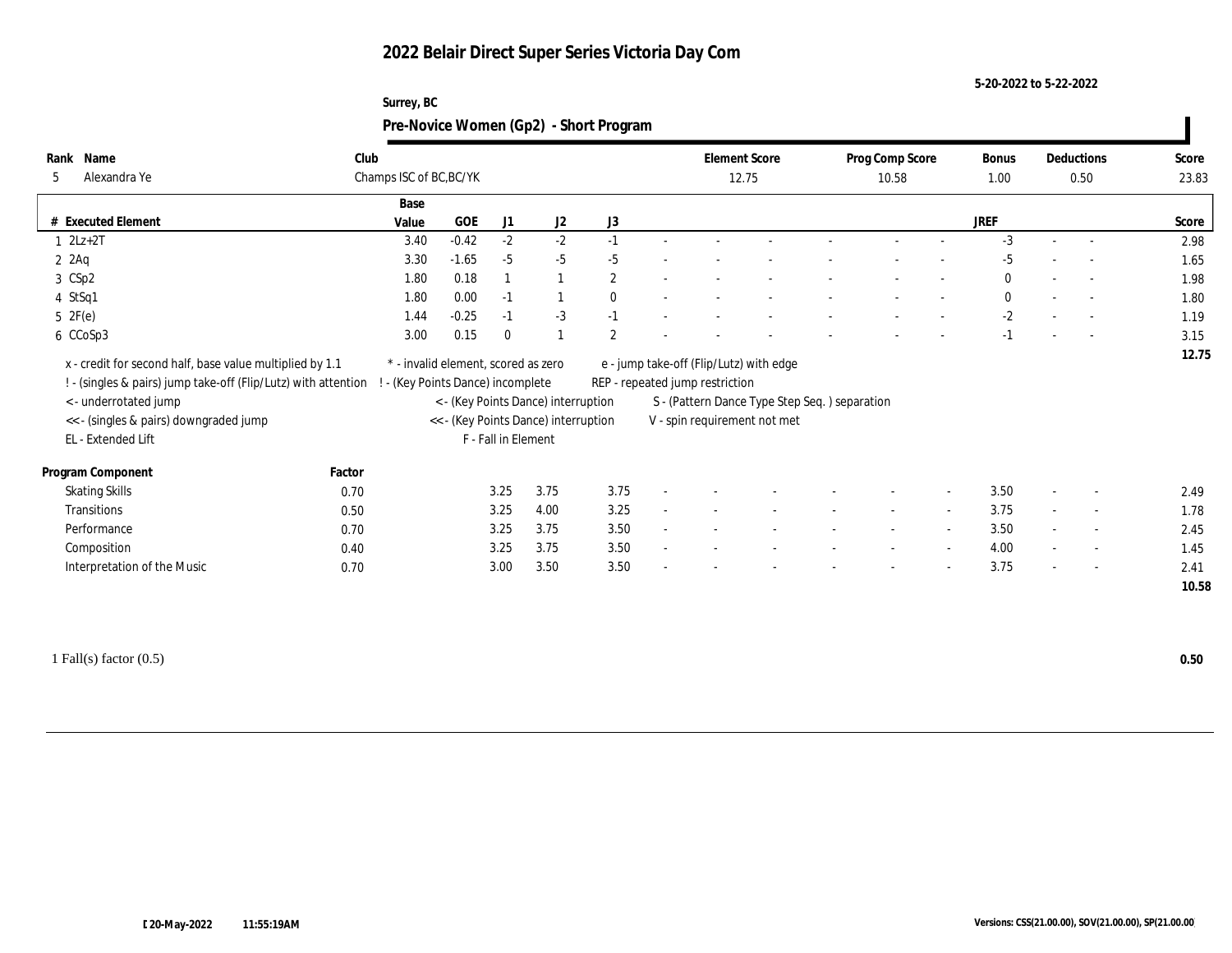**Surrey, BC**

**5-20-2022 to 5-22-2022**

|                                                                |        |                                     |         |                     |                                      | Pre-Novice Women (Gp2) - Short Program |                                 |                                                |                 |                          |             |                          |       |
|----------------------------------------------------------------|--------|-------------------------------------|---------|---------------------|--------------------------------------|----------------------------------------|---------------------------------|------------------------------------------------|-----------------|--------------------------|-------------|--------------------------|-------|
| Rank Name                                                      | Club   |                                     |         |                     |                                      |                                        | <b>Element Score</b>            |                                                | Prog Comp Score |                          | Bonus       | Deductions               | Score |
| Abigail Mui<br>6                                               |        | Inlet SC, BC/YK                     |         |                     |                                      |                                        | 13.54                           |                                                | 10.18           |                          | 0.00        | 0.00                     | 23.72 |
|                                                                |        | Base                                |         |                     |                                      |                                        |                                 |                                                |                 |                          |             |                          |       |
| # Executed Element                                             |        | Value                               | GOE     | J <sub>1</sub>      | J2                                   | J3                                     |                                 |                                                |                 |                          | <b>JREF</b> |                          | Score |
| $2F+2T$                                                        |        | 3.10                                | 0.00    | $\Omega$            | $\mathbf{0}$                         | $\Omega$                               |                                 |                                                |                 |                          | $\Omega$    |                          | 3.10  |
| $2$ 1A                                                         |        | 1.10                                | 0.03    | $\bf{0}$            | $\bf{0}$                             |                                        |                                 |                                                |                 |                          |             | $\overline{\phantom{a}}$ | 1.13  |
| $3$ $2\text{L}z$                                               |        | 2.10                                | $-0.26$ | $-1$                | $-1$                                 | $-2$                                   |                                 |                                                |                 |                          |             |                          | 1.84  |
| 4 LSp2                                                         |        | 1.90                                | 0.00    | $\Omega$            | $\bf{0}$                             |                                        |                                 |                                                |                 |                          | $\Omega$    | $\sim$                   | 1.90  |
| 5 StSq3                                                        |        | 3.30                                | 0.08    |                     | $-1$                                 |                                        |                                 |                                                |                 |                          |             |                          | 3.38  |
| 6 CCoSp3 (V)                                                   |        | 2.25                                | $-0.06$ |                     | $-1$                                 |                                        |                                 |                                                |                 |                          |             |                          | 2.19  |
| x - credit for second half, base value multiplied by 1.1       |        | * - invalid element, scored as zero |         |                     |                                      |                                        |                                 | e - jump take-off (Flip/Lutz) with edge        |                 |                          |             |                          | 13.54 |
| ! - (singles & pairs) jump take-off (Flip/Lutz) with attention |        | - (Key Points Dance) incomplete     |         |                     |                                      |                                        | REP - repeated jump restriction |                                                |                 |                          |             |                          |       |
| < - underrotated jump                                          |        |                                     |         |                     | < - (Key Points Dance) interruption  |                                        |                                 | S - (Pattern Dance Type Step Seq. ) separation |                 |                          |             |                          |       |
| << - (singles & pairs) downgraded jump                         |        |                                     |         |                     | << - (Key Points Dance) interruption |                                        |                                 | V - spin requirement not met                   |                 |                          |             |                          |       |
| EL - Extended Lift                                             |        |                                     |         | F - Fall in Element |                                      |                                        |                                 |                                                |                 |                          |             |                          |       |
| Program Component                                              | Factor |                                     |         |                     |                                      |                                        |                                 |                                                |                 |                          |             |                          |       |
| <b>Skating Skills</b>                                          | 0.70   |                                     |         | 3.25                | 3.50                                 | 3.50                                   |                                 |                                                |                 |                          | 3.75        |                          | 2.45  |
| Transitions                                                    | 0.50   |                                     |         | 3.50                | 3.50                                 | 3.00                                   |                                 |                                                |                 | $\overline{\phantom{a}}$ | 3.25        |                          | 1.66  |
| Performance                                                    | 0.70   |                                     |         | 3.25                | 3.75                                 | 3.00                                   |                                 |                                                |                 | $\overline{\phantom{a}}$ | 3.50        |                          | 2.37  |
| Composition                                                    | 0.40   |                                     |         | 3.50                | 3.25                                 | 3.25                                   |                                 |                                                |                 | $\overline{\phantom{a}}$ | 3.75        |                          | 1.38  |
| Interpretation of the Music                                    | 0.70   |                                     |         | 3.50                | 3.50                                 | 3.00                                   |                                 |                                                |                 |                          | 3.25        |                          | 2.32  |
|                                                                |        |                                     |         |                     |                                      |                                        |                                 |                                                |                 |                          |             |                          | 10.18 |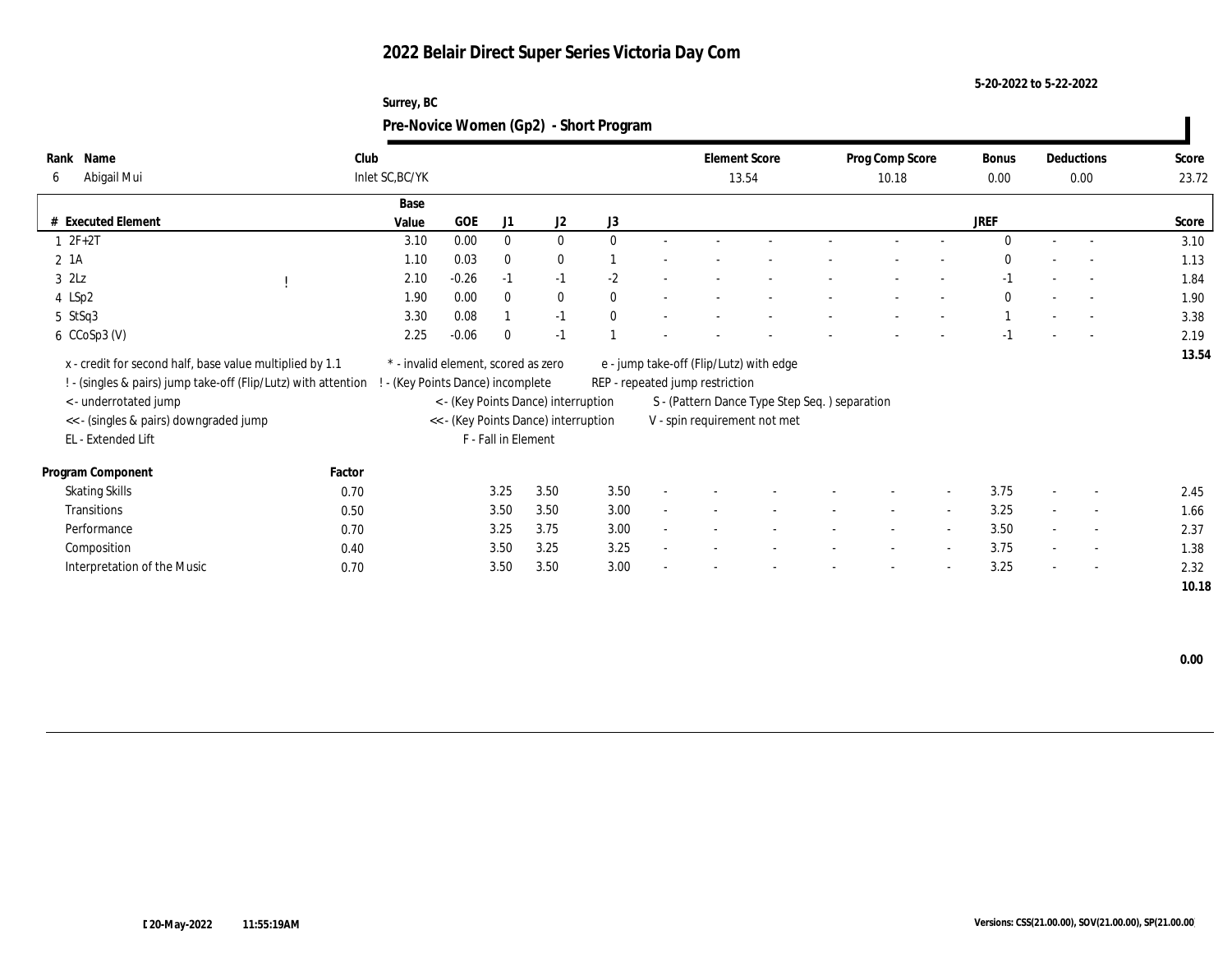**Surrey, BC**

**5-20-2022 to 5-22-2022**

|                                                                                                                                                                                                                     |        | Pre-Novice Women (Gp2) - Short Program |                                                                        |                     |                                                                             |      |                                                                            |                              |                                               |                         |                          |               |                |                          |                |
|---------------------------------------------------------------------------------------------------------------------------------------------------------------------------------------------------------------------|--------|----------------------------------------|------------------------------------------------------------------------|---------------------|-----------------------------------------------------------------------------|------|----------------------------------------------------------------------------|------------------------------|-----------------------------------------------|-------------------------|--------------------------|---------------|----------------|--------------------------|----------------|
| Rank Name<br>Jessie Sun                                                                                                                                                                                             |        | Club<br>Connaught SC, BC/YK            |                                                                        |                     |                                                                             |      | <b>Element Score</b><br>12.77                                              |                              |                                               | Prog Comp Score<br>9.90 |                          | Bonus<br>0.00 |                | Deductions<br>0.00       | Score<br>22.67 |
| # Executed Element                                                                                                                                                                                                  |        | Base<br>Value                          | <b>GOE</b>                                                             | J1                  | J2                                                                          | J3   |                                                                            |                              |                                               |                         |                          | <b>JREF</b>   |                |                          | Score          |
| $2F+2Lo$                                                                                                                                                                                                            |        | 3.50                                   | 0.00                                                                   | $\Omega$            | $\mathbf{0}$                                                                |      |                                                                            |                              |                                               |                         |                          | $\Omega$      |                |                          | 3.50           |
| $2$ 2A <<                                                                                                                                                                                                           |        | 1.10                                   | $-0.50$                                                                | $-4$                | $-5$                                                                        | -4   |                                                                            |                              |                                               |                         |                          | -5            |                |                          | 0.60           |
| 3 CSp1                                                                                                                                                                                                              |        | 1.40                                   | $-0.04$                                                                |                     | $\bf{0}$                                                                    |      |                                                                            |                              |                                               |                         |                          |               |                | $\overline{\phantom{a}}$ | 1.36           |
| $4$ $2\text{L}z$                                                                                                                                                                                                    |        | 2.10                                   | $-0.21$                                                                | $\sim$              | $-1$                                                                        |      |                                                                            |                              |                                               |                         |                          |               |                |                          | 1.89           |
| 5 StSq2                                                                                                                                                                                                             |        | 2.60                                   | 0.26                                                                   |                     | $\overline{2}$                                                              |      |                                                                            |                              |                                               |                         |                          |               |                | $\overline{\phantom{a}}$ | 2.86           |
| 6 CCoSp2                                                                                                                                                                                                            |        | 2.50                                   | 0.06                                                                   |                     | $\mathbf{0}$                                                                |      |                                                                            |                              |                                               |                         |                          | $\theta$      |                | $\overline{\phantom{a}}$ | 2.56           |
| x - credit for second half, base value multiplied by 1.1<br>! - (singles & pairs) jump take-off (Flip/Lutz) with attention<br>< - underrotated jump<br><< - (singles & pairs) downgraded jump<br>EL - Extended Lift |        |                                        | * - invalid element, scored as zero<br>- (Key Points Dance) incomplete | F - Fall in Element | < - (Key Points Dance) interruption<br><< - (Key Points Dance) interruption |      | e - jump take-off (Flip/Lutz) with edge<br>REP - repeated jump restriction | V - spin requirement not met | S - (Pattern Dance Type Step Seq.) separation |                         |                          |               |                |                          | 12.77          |
| Program Component                                                                                                                                                                                                   | Factor |                                        |                                                                        |                     |                                                                             |      |                                                                            |                              |                                               |                         |                          |               |                |                          |                |
| <b>Skating Skills</b>                                                                                                                                                                                               | 0.70   |                                        |                                                                        | 3.25                | 3.50                                                                        | 3.50 |                                                                            |                              |                                               |                         | $\overline{\phantom{a}}$ | 3.50          | $\overline{a}$ |                          | 2.41           |
| Transitions                                                                                                                                                                                                         | 0.50   |                                        |                                                                        | 3.25                | 3.25                                                                        | 3.25 |                                                                            |                              |                                               |                         | $\sim$                   | 3.75          | $\sim$         | $\overline{a}$           | 1.69           |
| Performance                                                                                                                                                                                                         | 0.70   |                                        |                                                                        | 3.00                | 3.25                                                                        | 3.00 |                                                                            |                              |                                               |                         | $\sim$                   | 3.50          |                | $\sim$                   | 2.23           |

Interpretation of the Music **0.70** 0.70 3.00 3.00 3.00 3.00 - - - - - - - - - - 3.50 - - 2.19

Composition 0.40 3.25 3.25 3.25 - - - - - - 4.00 - - 1.38

 **0.00**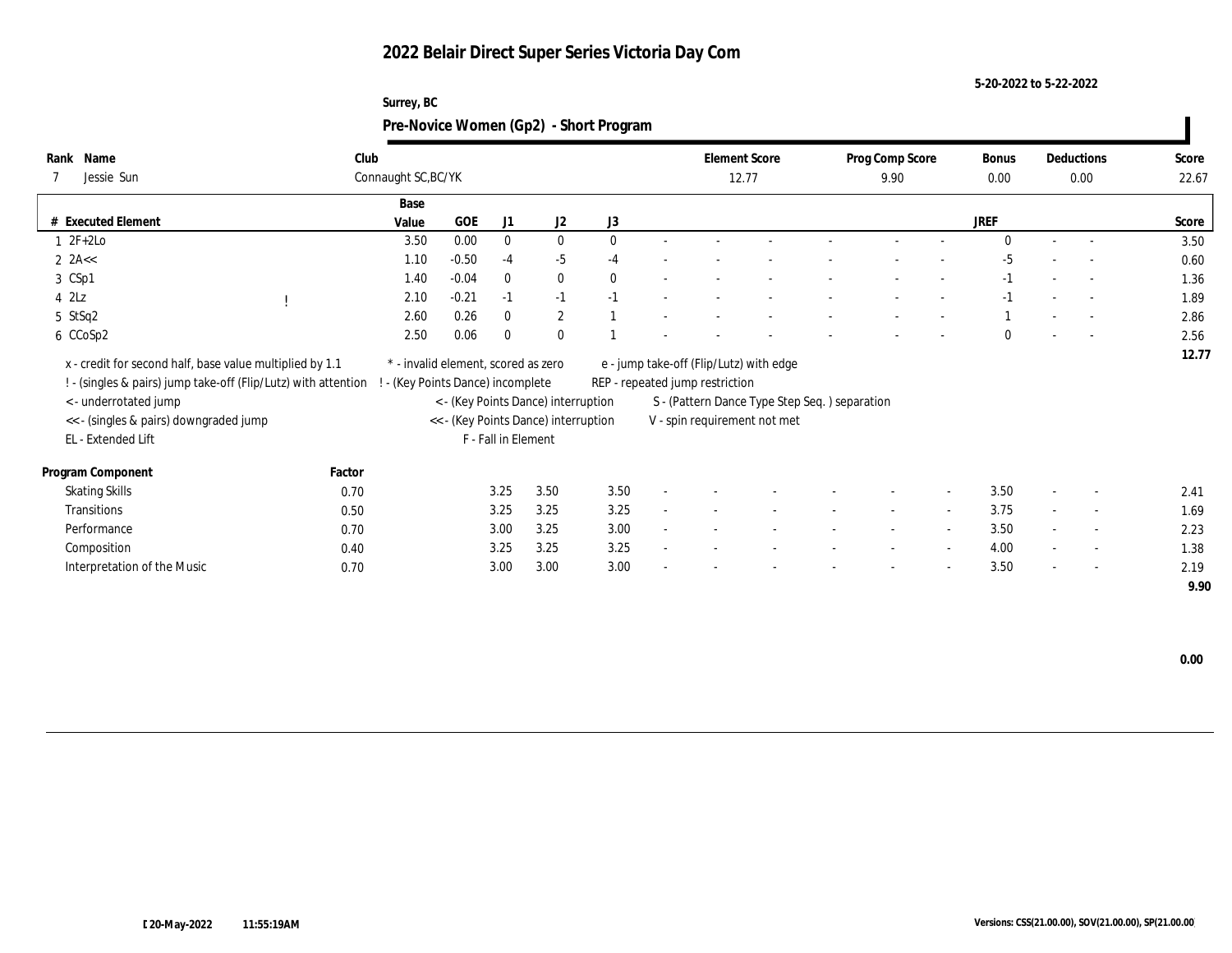#### **5-20-2022 to 5-22-2022**

|                  | Surrey, BC                                        |                      |                 |             |            |       |
|------------------|---------------------------------------------------|----------------------|-----------------|-------------|------------|-------|
|                  | Pre-Novice Women (Gp2) - Short Program            |                      |                 |             |            |       |
| Name             | Club                                              | <b>Element Score</b> | Prog Comp Score | Bonus       | Deductions | Score |
| Alisa Goncharova | Sungod SC, BC/YK                                  | 11.94                | 9.34            | 0.00        | 0.00       | 21.28 |
|                  | Base                                              |                      |                 |             |            |       |
| cuted Element    | J3<br><b>GOE</b><br>J <sub>2</sub><br>Value<br>J1 |                      |                 | <b>JREF</b> |            | Score |

| Surrey, BC                             |  |
|----------------------------------------|--|
| Pre-Novice Women (Gp2) - Short Program |  |

| Alisa Goncharova<br>8                                          |        | Sungod SC, BC/YK                    |            |                     |                                      |              |                                 | 11.94                                         | 9.34                     |                          | 0.00         |                          | 0.00                     | 21.28 |
|----------------------------------------------------------------|--------|-------------------------------------|------------|---------------------|--------------------------------------|--------------|---------------------------------|-----------------------------------------------|--------------------------|--------------------------|--------------|--------------------------|--------------------------|-------|
|                                                                |        | Base                                |            |                     |                                      |              |                                 |                                               |                          |                          |              |                          |                          |       |
| <b>Executed Element</b>                                        |        | Value                               | <b>GOE</b> | J1                  | J2                                   | J3           |                                 |                                               |                          |                          | <b>JREF</b>  |                          |                          | Score |
| $1 \ \ 2Lo+2Lo$                                                |        | 3.40                                | 0.00       | $\bf{0}$            | $\bf{0}$                             | $\mathbf{0}$ |                                 |                                               |                          |                          | $\theta$     |                          | $\sim$                   | 3.40  |
| 2 $2F<$                                                        |        | 1.44                                | $-0.33$    | $-2$                | $-3$                                 | $-2$         |                                 |                                               |                          |                          | $-2$         |                          |                          | 1.11  |
| 3 LSp2                                                         |        | 1.90                                | 0.14       |                     | $\bf{0}$                             |              |                                 |                                               |                          |                          |              | $\overline{\phantom{a}}$ |                          | 2.04  |
| 4 1 A                                                          |        | 1.10                                | 0.00       | $\bf{0}$            | $\bf{0}$                             | $\theta$     |                                 |                                               |                          |                          | $\mathbf{0}$ | $\sim$                   | $\sim$                   | 1.10  |
| 5 StSq2                                                        |        | 2.60                                | 0.00       | $\bf{0}$            | $-1$                                 |              |                                 |                                               |                          |                          | $\bf{0}$     |                          | $\overline{\phantom{a}}$ | 2.60  |
| $6$ CCoSp2 (V)                                                 |        | 1.88                                | $-0.19$    | $-1$                | $-2$                                 | $\mathbf{0}$ |                                 |                                               |                          |                          | $-1$         |                          |                          | 1.69  |
| x - credit for second half, base value multiplied by 1.1       |        | * - invalid element, scored as zero |            |                     |                                      |              |                                 | e - jump take-off (Flip/Lutz) with edge       |                          |                          |              |                          |                          | 11.94 |
| ! - (singles & pairs) jump take-off (Flip/Lutz) with attention |        | - (Key Points Dance) incomplete     |            |                     |                                      |              | REP - repeated jump restriction |                                               |                          |                          |              |                          |                          |       |
| < - underrotated jump                                          |        |                                     |            |                     | < - (Key Points Dance) interruption  |              |                                 | S - (Pattern Dance Type Step Seq.) separation |                          |                          |              |                          |                          |       |
| << - (singles & pairs) downgraded jump                         |        |                                     |            |                     | << - (Key Points Dance) interruption |              |                                 | V - spin requirement not met                  |                          |                          |              |                          |                          |       |
| EL - Extended Lift                                             |        |                                     |            | F - Fall in Element |                                      |              |                                 |                                               |                          |                          |              |                          |                          |       |
| Program Component                                              | Factor |                                     |            |                     |                                      |              |                                 |                                               |                          |                          |              |                          |                          |       |
| <b>Skating Skills</b>                                          | 0.70   |                                     |            | 3.00                | 3.25                                 | 3.50         |                                 |                                               |                          | $\overline{\phantom{a}}$ | 3.50         | $\overline{\phantom{a}}$ | $\sim$                   | 2.32  |
| Transitions                                                    | 0.50   |                                     |            | 2.75                | 3.50                                 | 3.25         |                                 |                                               | $\sim$                   | $\sim$                   | 2.75         | $\sim$                   | $\sim$                   | 1.53  |
| Performance                                                    | 0.70   |                                     |            | 3.00                | 2.75                                 | 3.25         |                                 |                                               | $\overline{\phantom{a}}$ | $\overline{\phantom{a}}$ | 3.00         | $\sim$                   | $\sim$                   | 2.10  |
| Composition                                                    | 0.40   |                                     |            | 3.25                | 3.00                                 | 3.50         |                                 |                                               | $\overline{\phantom{a}}$ | $\overline{a}$           | 2.75         | $\overline{\phantom{a}}$ | $\sim$                   | 1.25  |
| Interpretation of the Music                                    | 0.70   |                                     |            | 3.00                | 3.00                                 | 3.25         |                                 |                                               | $\overline{\phantom{a}}$ | $\overline{a}$           | 3.00         | $\overline{\phantom{a}}$ | $\sim$                   | 2.14  |
|                                                                |        |                                     |            |                     |                                      |              |                                 |                                               |                          |                          |              |                          |                          | 9.34  |

**Rank**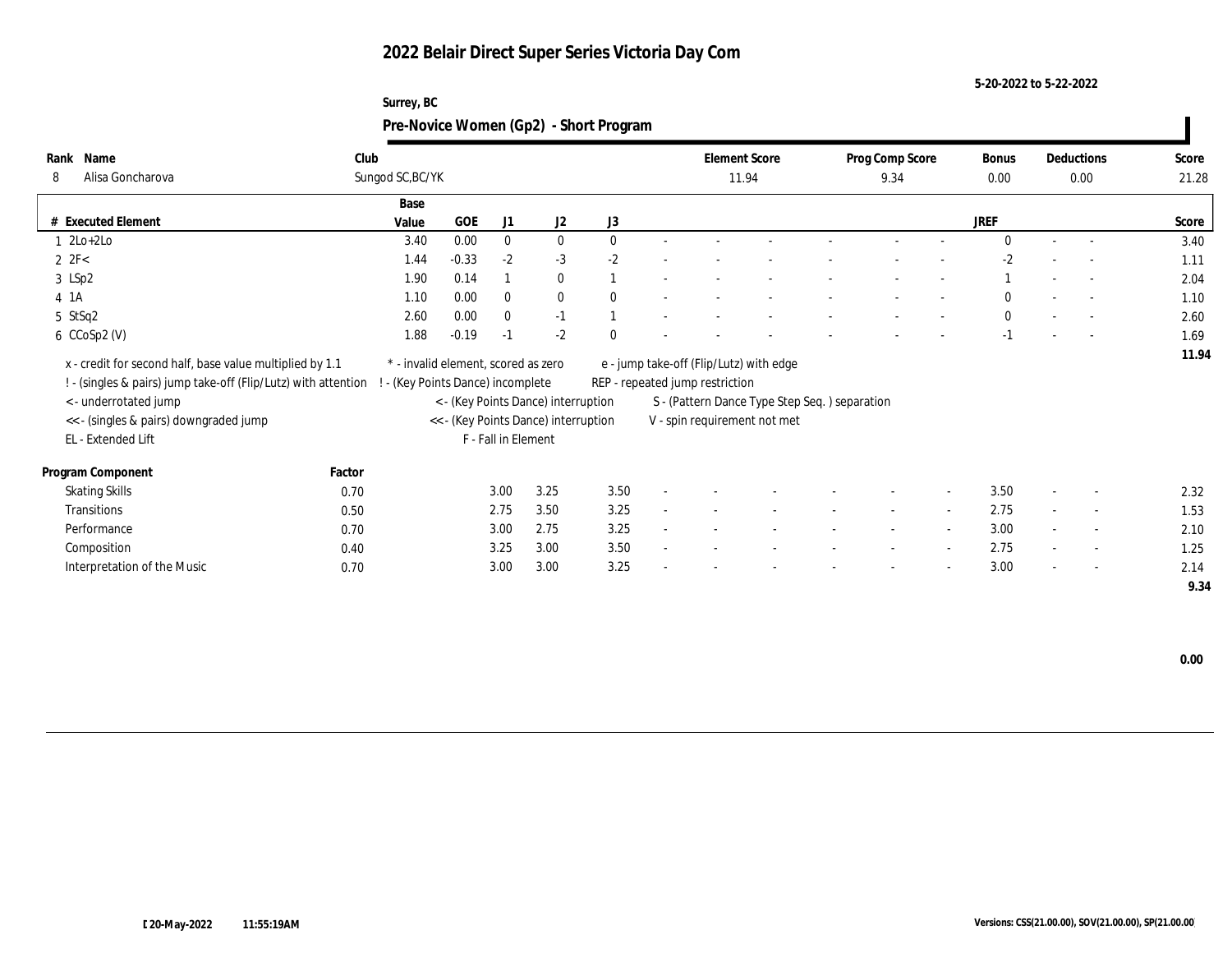**Surrey, BC**

**5-20-2022 to 5-22-2022**

| Rank Name                                                      | Club   |                                     |         |                     |                                      |                | <b>Element Score</b>                    |                                               | Prog Comp Score |                          | <b>Bonus</b>   |                          | Deductions               | Score |
|----------------------------------------------------------------|--------|-------------------------------------|---------|---------------------|--------------------------------------|----------------|-----------------------------------------|-----------------------------------------------|-----------------|--------------------------|----------------|--------------------------|--------------------------|-------|
| Cleopatra Abhari<br>9                                          |        | Delta FSC, BC/YK                    |         |                     |                                      |                |                                         | 11.30                                         | 9.78            |                          | 0.00           |                          | 0.00                     | 21.08 |
|                                                                |        | Base                                |         |                     |                                      |                |                                         |                                               |                 |                          |                |                          |                          |       |
| # Executed Element                                             |        | Value                               | GOE     | J1                  | J2                                   | J3             |                                         |                                               |                 |                          | JREF           |                          |                          | Score |
| $1 \t1A$                                                       |        | 1.10                                | 0.17    | $\boldsymbol{2}$    |                                      |                |                                         |                                               |                 |                          | $\overline{2}$ |                          |                          | 1.27  |
| $2$ 2Lzq+2Lo<                                                  |        | 3.46                                | $-0.84$ | $-4$                | $-4$                                 | -4             |                                         |                                               |                 |                          |                |                          |                          | 2.62  |
| $3 \t2F(e)$                                                    |        | 1.44                                | $-0.25$ | $-2$                | $-1$                                 | $-2$           |                                         |                                               |                 |                          | $-2$           |                          |                          | 1.19  |
| 4 LSp2                                                         |        | 1.90                                | 0.05    |                     | $-1$                                 |                |                                         |                                               |                 |                          | $\bf{0}$       |                          | $\overline{\phantom{a}}$ | 1.95  |
| 5 StSqB                                                        |        | 1.50                                | $-0.11$ |                     | $-2$                                 | $-1$           |                                         |                                               |                 |                          |                |                          | $\overline{\phantom{a}}$ | 1.39  |
| 6 CCoSp2                                                       |        | 2.50                                | 0.38    | $\overline{2}$      | $\overline{2}$                       | $\overline{2}$ |                                         |                                               |                 |                          | $\mathbf{0}$   |                          | $\overline{\phantom{a}}$ | 2.88  |
| x - credit for second half, base value multiplied by 1.1       |        | * - invalid element, scored as zero |         |                     |                                      |                | e - jump take-off (Flip/Lutz) with edge |                                               |                 |                          |                |                          |                          | 11.30 |
| ! - (singles & pairs) jump take-off (Flip/Lutz) with attention |        | - (Key Points Dance) incomplete     |         |                     |                                      |                | REP - repeated jump restriction         |                                               |                 |                          |                |                          |                          |       |
| < - underrotated jump                                          |        |                                     |         |                     | < - (Key Points Dance) interruption  |                |                                         | S - (Pattern Dance Type Step Seq.) separation |                 |                          |                |                          |                          |       |
| << - (singles & pairs) downgraded jump                         |        |                                     |         |                     | << - (Key Points Dance) interruption |                | V - spin requirement not met            |                                               |                 |                          |                |                          |                          |       |
| EL - Extended Lift                                             |        |                                     |         | F - Fall in Element |                                      |                |                                         |                                               |                 |                          |                |                          |                          |       |
|                                                                |        |                                     |         |                     |                                      |                |                                         |                                               |                 |                          |                |                          |                          |       |
| Program Component                                              | Factor |                                     |         |                     |                                      |                |                                         |                                               |                 |                          |                |                          |                          |       |
| <b>Skating Skills</b>                                          | 0.70   |                                     |         | 3.25                | 3.00                                 | 3.25           |                                         |                                               |                 |                          | 3.50           |                          |                          | 2.28  |
| Transitions                                                    | 0.50   |                                     |         | 3.50                | 3.00                                 | 2.75           |                                         |                                               |                 | $\sim$                   | 3.50           |                          |                          | 1.60  |
| Performance                                                    | 0.70   |                                     |         | 3.25                | 3.25                                 | 3.00           |                                         |                                               |                 | $\sim$                   | 3.25           |                          |                          | 2.23  |
| Composition                                                    | 0.40   |                                     |         | 3.50                | 3.25                                 | 3.00           |                                         |                                               |                 | $\sim$                   | 3.75           | $\sim$                   |                          | 1.35  |
| Interpretation of the Music                                    | 0.70   |                                     |         | 3.50                | 3.50                                 | 2.75           |                                         |                                               |                 | $\overline{\phantom{a}}$ | 3.50           | $\overline{\phantom{a}}$ |                          | 2.32  |
|                                                                |        |                                     |         |                     |                                      |                |                                         |                                               |                 |                          |                |                          |                          | 9.78  |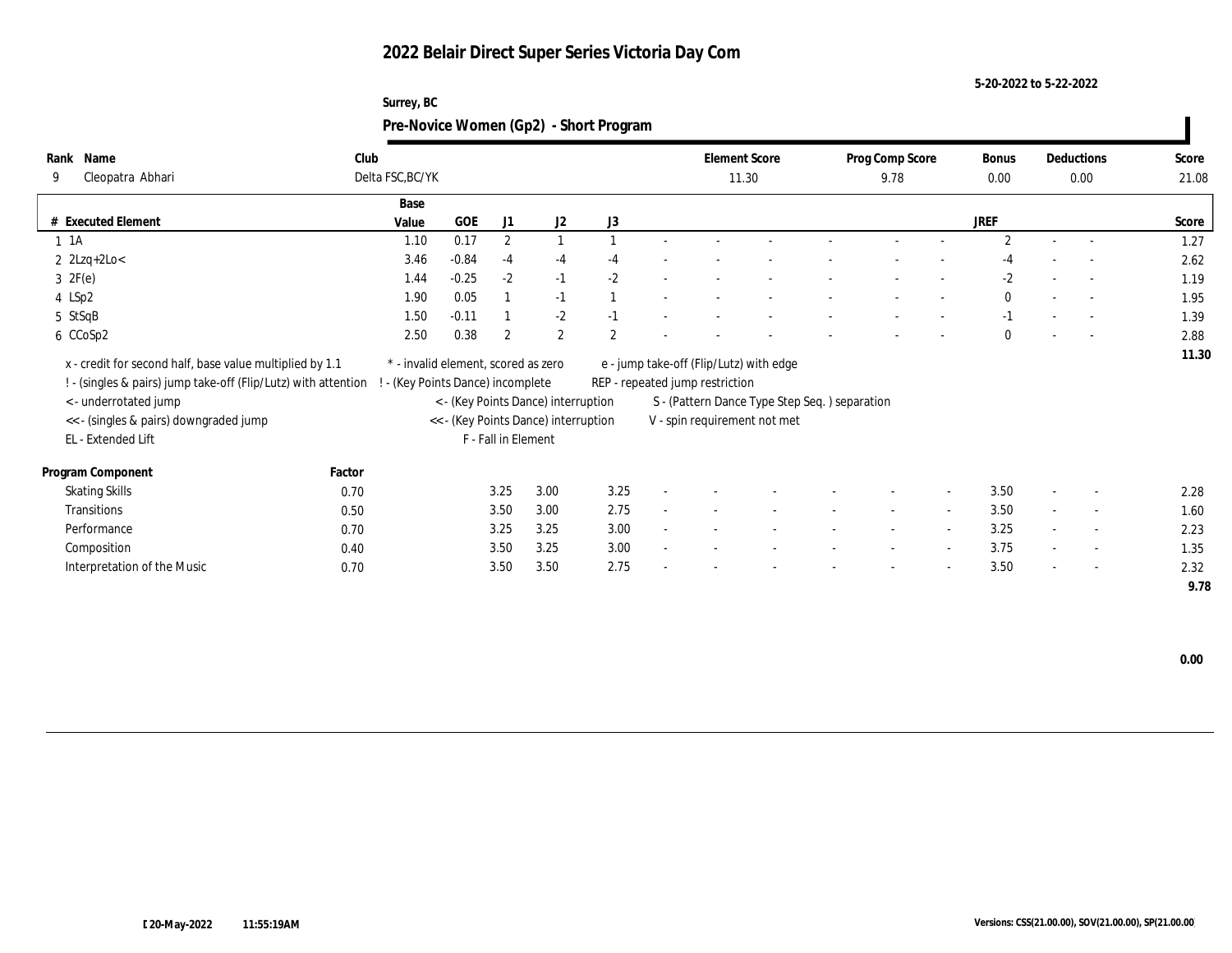#### **5-20-2022 to 5-22-2022**

| Surrey, BC                             |  |
|----------------------------------------|--|
| Pre-Novice Women (Gp2) - Short Program |  |

| Name<br>Rank                                                   | Club                                |         |                     |                                      |          |        | <b>Element Score</b>            |                                               | Prog Comp Score          |                          | Bonus       |        | Deductions               | Score |
|----------------------------------------------------------------|-------------------------------------|---------|---------------------|--------------------------------------|----------|--------|---------------------------------|-----------------------------------------------|--------------------------|--------------------------|-------------|--------|--------------------------|-------|
| <b>Destiny Cassels</b><br>10                                   | Coquitlam SC, BC/YK                 |         |                     |                                      |          |        |                                 | 11.95                                         | 9.07                     |                          | 0.00        |        | 0.00                     | 21.02 |
|                                                                | Base                                |         |                     |                                      |          |        |                                 |                                               |                          |                          |             |        |                          |       |
| # Executed Element                                             | Value                               | GOE     | J1                  | J2                                   | J3       |        |                                 |                                               |                          |                          | <b>JREF</b> |        |                          | Score |
| $1 \t1A$                                                       | 1.10                                | 0.06    | $\mathbf{0}$        | $\mathbf{0}$                         |          |        |                                 |                                               |                          |                          |             |        |                          | 1.16  |
| 2 $2Fq+2T<$                                                    | 2.84                                | $-0.86$ | $-4$                | $-5$                                 | $-5$     |        |                                 |                                               |                          |                          | $-5$        |        | $\overline{\phantom{a}}$ | 1.98  |
| 3 CSp2                                                         | 1.80                                | $-0.14$ | $-1$                | $\bf{0}$                             | $\theta$ | $\sim$ |                                 |                                               |                          |                          | $-2$        |        | $\overline{\phantom{a}}$ | 1.66  |
| 4 2Lzq                                                         | 2.10                                | $-0.42$ | $-2$                | $-2$                                 | $-2$     |        |                                 |                                               |                          |                          | $-2$        |        | $\overline{\phantom{a}}$ | 1.68  |
| 5 StSq2                                                        | 2.60                                | $-0.13$ | $-1$                | $-1$                                 |          |        |                                 |                                               |                          |                          | $-1$        |        |                          | 2.47  |
| 6 CCoSp3                                                       | 3.00                                | 0.00    | $\bf{0}$            | $\mathbf{0}$                         |          |        |                                 |                                               |                          |                          | $-1$        |        | $\overline{\phantom{a}}$ | 3.00  |
| x - credit for second half, base value multiplied by 1.1       | * - invalid element, scored as zero |         |                     |                                      |          |        |                                 | e - jump take-off (Flip/Lutz) with edge       |                          |                          |             |        |                          | 11.95 |
| ! - (singles & pairs) jump take-off (Flip/Lutz) with attention | - (Key Points Dance) incomplete     |         |                     |                                      |          |        | REP - repeated jump restriction |                                               |                          |                          |             |        |                          |       |
| < - underrotated jump                                          |                                     |         |                     | < - (Key Points Dance) interruption  |          |        |                                 | S - (Pattern Dance Type Step Seq.) separation |                          |                          |             |        |                          |       |
| << - (singles & pairs) downgraded jump                         |                                     |         |                     | << - (Key Points Dance) interruption |          |        |                                 | V - spin requirement not met                  |                          |                          |             |        |                          |       |
| EL - Extended Lift                                             |                                     |         | F - Fall in Element |                                      |          |        |                                 |                                               |                          |                          |             |        |                          |       |
|                                                                |                                     |         |                     |                                      |          |        |                                 |                                               |                          |                          |             |        |                          |       |
| Program Component                                              | Factor                              |         |                     |                                      |          |        |                                 |                                               |                          |                          |             |        |                          |       |
| <b>Skating Skills</b>                                          | 0.70                                |         | 2.50                | 3.25                                 | 3.25     |        |                                 |                                               |                          | $\sim$                   | 2.75        |        | $\overline{\phantom{a}}$ | 2.06  |
| Transitions                                                    | $0.50\,$                            |         | 2.75                | 3.25                                 | 3.50     | $\sim$ |                                 |                                               | $\sim$                   | $\sim$                   | 2.75        | $\sim$ | $\overline{\phantom{a}}$ | 1.53  |
| Performance                                                    | 0.70                                |         | 2.75                | 3.00                                 | 3.25     | $\sim$ |                                 |                                               | $\overline{\phantom{a}}$ | $\sim$                   | 3.00        | $\sim$ | $\overline{\phantom{a}}$ | 2.10  |
| Composition                                                    | 0.40                                |         | 2.75                | 3.25                                 | 3.50     | $\sim$ |                                 |                                               |                          | $\sim$                   | 3.25        | $\sim$ | $\overline{\phantom{a}}$ | 1.28  |
| Interpretation of the Music                                    | 0.70                                |         | 2.50                | 3.00                                 | 3.50     |        |                                 |                                               |                          | $\overline{\phantom{0}}$ | 3.00        | $\sim$ | $\overline{\phantom{a}}$ | 2.10  |
|                                                                |                                     |         |                     |                                      |          |        |                                 |                                               |                          |                          |             |        |                          | 9.07  |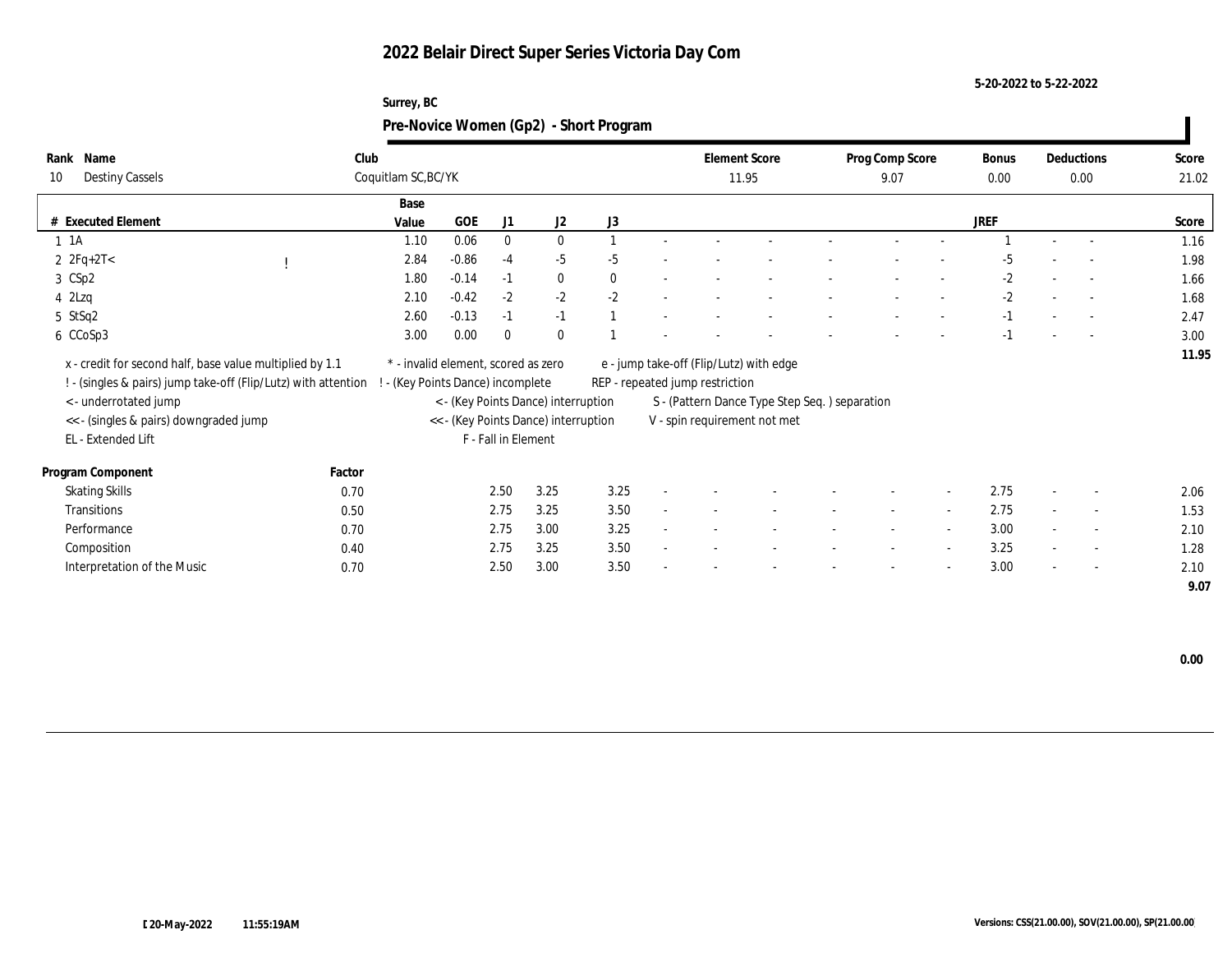#### **5-20-2022 to 5-22-2022**

| Surrey, BC                             |  |
|----------------------------------------|--|
| Pre-Novice Women (Gp2) - Short Program |  |

| Name<br>Rank<br>Julia Pedley Chan<br>11                                                                                                                 | Club   | North Surrey SC, BC/YK              |         |                     |                                                                             |          |                          | <b>Element Score</b><br>10.86   |                                                                               | Prog Comp Score<br>10.19 |                          | <b>Bonus</b><br>0.00 |        | Deductions<br>0.50       | Score<br>20.55 |
|---------------------------------------------------------------------------------------------------------------------------------------------------------|--------|-------------------------------------|---------|---------------------|-----------------------------------------------------------------------------|----------|--------------------------|---------------------------------|-------------------------------------------------------------------------------|--------------------------|--------------------------|----------------------|--------|--------------------------|----------------|
|                                                                                                                                                         |        |                                     |         |                     |                                                                             |          |                          |                                 |                                                                               |                          |                          |                      |        |                          |                |
|                                                                                                                                                         |        | Base                                |         |                     |                                                                             |          |                          |                                 |                                                                               |                          |                          |                      |        |                          |                |
| <b>Executed Element</b><br>#                                                                                                                            |        | Value                               | GOE     | J1                  | J <sub>2</sub>                                                              | J3       |                          |                                 |                                                                               |                          |                          | <b>JREF</b>          |        |                          | Score          |
| $1 2F + 2T$                                                                                                                                             |        | 3.10                                | 0.05    | $\bf{0}$            | $\bf{0}$                                                                    | $\theta$ |                          |                                 |                                                                               |                          |                          |                      |        | $\overline{\phantom{a}}$ | 3.15           |
| $2$ $2\text{L}z$                                                                                                                                        |        | 2.10                                | $-0.42$ | $-2$                | $-3$                                                                        | $-2$     |                          |                                 |                                                                               |                          |                          |                      |        | $\overline{\phantom{a}}$ | 1.68           |
| $3$ 2A $\lt$                                                                                                                                            |        | 1.10                                | $-0.55$ | $-5$                | $-5$                                                                        | $-5$     |                          |                                 |                                                                               |                          |                          | $-5$                 |        | $\overline{\phantom{a}}$ | 0.55           |
| 4 CCoSp2                                                                                                                                                |        | 2.50                                | 0.13    | $\mathbf{2}$        |                                                                             |          | $\overline{\phantom{a}}$ |                                 |                                                                               |                          |                          | $-2$                 |        | $\overline{\phantom{a}}$ | 2.63           |
| 5 StSq1                                                                                                                                                 |        | 1.80                                | $-0.09$ | $\mathbf{0}$        | $-1$                                                                        | $\bf{0}$ |                          |                                 |                                                                               |                          |                          | $-1$                 |        | $\overline{\phantom{a}}$ | 1.71           |
| 6 LSpB                                                                                                                                                  |        | 1.20                                | $-0.06$ | $\mathbf{0}$        | $-1$                                                                        | $\Omega$ |                          |                                 |                                                                               |                          |                          | $-1$                 |        | $\sim$                   | 1.14           |
| x - credit for second half, base value multiplied by 1.1                                                                                                |        | * - invalid element, scored as zero |         |                     |                                                                             |          |                          |                                 | e - jump take-off (Flip/Lutz) with edge                                       |                          |                          |                      |        |                          | 10.86          |
| ! - (singles & pairs) jump take-off (Flip/Lutz) with attention<br>< - underrotated jump<br><< - (singles & pairs) downgraded jump<br>EL - Extended Lift |        | - (Key Points Dance) incomplete     |         | F - Fall in Element | < - (Key Points Dance) interruption<br><< - (Key Points Dance) interruption |          |                          | REP - repeated jump restriction | S - (Pattern Dance Type Step Seq.) separation<br>V - spin requirement not met |                          |                          |                      |        |                          |                |
| Program Component                                                                                                                                       | Factor |                                     |         |                     |                                                                             |          |                          |                                 |                                                                               |                          |                          |                      |        |                          |                |
| <b>Skating Skills</b>                                                                                                                                   | 0.70   |                                     |         | 3.00                | 3.00                                                                        | 3.50     |                          |                                 |                                                                               |                          |                          | 3.00                 |        | $\overline{\phantom{0}}$ | 2.19           |
| Transitions                                                                                                                                             | 0.50   |                                     |         | 3.75                | 3.50                                                                        | 3.00     |                          |                                 |                                                                               |                          |                          | 3.50                 |        | $\overline{\phantom{a}}$ | 1.72           |
| Performance                                                                                                                                             | 0.70   |                                     |         | 3.25                | 3.75                                                                        | 3.50     |                          |                                 |                                                                               |                          |                          | 3.25                 |        | $\overline{\phantom{0}}$ | 2.41           |
|                                                                                                                                                         | 0.40   |                                     |         | 3.75                | 3.50                                                                        | 3.25     |                          |                                 |                                                                               |                          |                          | 3.75                 |        | $\overline{\phantom{a}}$ | 1.42           |
| Composition<br>Interpretation of the Music                                                                                                              | 0.70   |                                     |         | 3.50                | 3.50                                                                        | 3.25     |                          |                                 |                                                                               |                          | $\overline{\phantom{a}}$ | 3.75                 | $\sim$ | $\overline{a}$           | 2.45           |

1 Fall(s) factor (0.5) **0.50**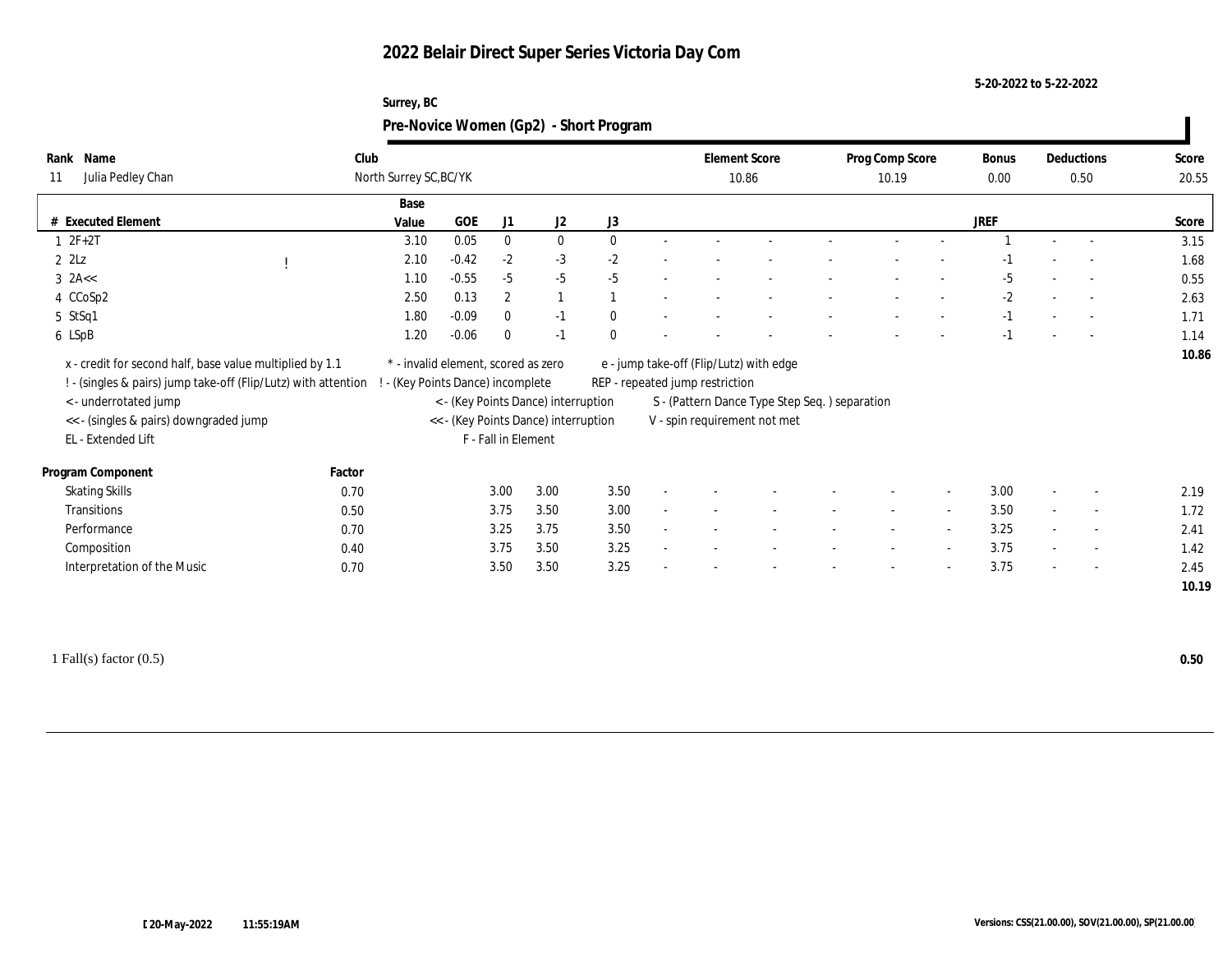**5-20-2022 to 5-22-2022**

|             | Surrey, BC                             |                      |                 |       |            |       |
|-------------|----------------------------------------|----------------------|-----------------|-------|------------|-------|
|             | Pre-Novice Women (Gp2) - Short Program |                      |                 |       |            |       |
| Name        | Club                                   | <b>Element Score</b> | Prog Comp Score | Bonus | Deductions | Score |
| Millie Hong | Killarney FSC, BC/YK                   | 10.64                | 8.79            | 0.00  | 0.00       | 19.43 |

| Millie Hong<br>12                                                                                                                                   |        | Killarney FSC, BC/YK                                                   |            |                     |                                      |          |                          | 10.64                           |                                                                                          | 8.79                     |                          | 0.00        | 0.00                     | 19.43 |
|-----------------------------------------------------------------------------------------------------------------------------------------------------|--------|------------------------------------------------------------------------|------------|---------------------|--------------------------------------|----------|--------------------------|---------------------------------|------------------------------------------------------------------------------------------|--------------------------|--------------------------|-------------|--------------------------|-------|
|                                                                                                                                                     |        | Base                                                                   |            |                     |                                      |          |                          |                                 |                                                                                          |                          |                          |             |                          |       |
| # Executed Element                                                                                                                                  |        | Value                                                                  | <b>GOE</b> | J1                  | J2                                   | J3       |                          |                                 |                                                                                          |                          |                          | <b>JREF</b> |                          | Score |
| $1 \t1A$                                                                                                                                            |        | 1.10                                                                   | 0.03       | $\bf{0}$            | $\bf{0}$                             | $\theta$ |                          |                                 |                                                                                          |                          |                          |             | $\overline{\phantom{a}}$ | 1.13  |
| $2$ LSp1                                                                                                                                            |        | 1.50                                                                   | $-0.15$    | $-1$                | $-1$                                 | $-1$     | $\overline{\phantom{a}}$ |                                 |                                                                                          |                          |                          |             | $\overline{\phantom{0}}$ | 1.35  |
| $3$ $2Lz+2T$                                                                                                                                        |        | 3.40                                                                   | $-0.53$    | $-3$                | $-3$                                 | $-2$     |                          |                                 |                                                                                          |                          |                          | $-2$        | $\overline{a}$           | 2.87  |
| $4 \text{ } 2F(e)q$                                                                                                                                 |        | 1.44                                                                   | $-0.47$    | $\Omega$            | $-5$                                 | $-4$     |                          |                                 |                                                                                          |                          |                          | $-4$        | $\overline{a}$           | 0.97  |
| $5$ StSq1                                                                                                                                           |        | 1.80                                                                   | $-0.18$    | -1                  | $-1$                                 | $-1$     |                          |                                 |                                                                                          |                          |                          | $-1$        | $\overline{a}$           | 1.62  |
| 6 CCoSp3                                                                                                                                            |        | 3.00                                                                   | $-0.30$    | -1                  | $-1$                                 | $\Omega$ |                          |                                 |                                                                                          |                          |                          | $-2$        | $\sim 100$               | 2.70  |
| x - credit for second half, base value multiplied by 1.1<br>! - (singles & pairs) jump take-off (Flip/Lutz) with attention<br>< - underrotated jump |        | * - invalid element, scored as zero<br>- (Key Points Dance) incomplete |            |                     | < - (Key Points Dance) interruption  |          |                          | REP - repeated jump restriction | e - jump take-off (Flip/Lutz) with edge<br>S - (Pattern Dance Type Step Seq.) separation |                          |                          |             |                          | 10.64 |
| << - (singles & pairs) downgraded jump                                                                                                              |        |                                                                        |            |                     | << - (Key Points Dance) interruption |          |                          |                                 | V - spin requirement not met                                                             |                          |                          |             |                          |       |
| EL - Extended Lift                                                                                                                                  |        |                                                                        |            | F - Fall in Element |                                      |          |                          |                                 |                                                                                          |                          |                          |             |                          |       |
| Program Component                                                                                                                                   | Factor |                                                                        |            |                     |                                      |          |                          |                                 |                                                                                          |                          |                          |             |                          |       |
| <b>Skating Skills</b>                                                                                                                               | 0.70   |                                                                        |            | 2.75                | 3.25                                 | 3.00     |                          |                                 |                                                                                          |                          |                          | 3.00        | $\overline{\phantom{0}}$ | 2.10  |
| Transitions                                                                                                                                         | 0.50   |                                                                        |            | 2.75                | 3.00                                 | 3.00     |                          |                                 |                                                                                          | $\sim$                   | $\sim$                   | 2.50        | $\sim$                   | 1.41  |
| Performance                                                                                                                                         | 0.70   |                                                                        |            | 3.00                | 3.25                                 | 2.75     |                          |                                 |                                                                                          |                          | $\overline{\phantom{a}}$ | 2.50        | $\overline{\phantom{a}}$ | 2.02  |
| Composition                                                                                                                                         | 0.40   |                                                                        |            | 3.00                | 3.00                                 | 3.25     | $\overline{\phantom{a}}$ |                                 |                                                                                          | $\overline{\phantom{a}}$ | $\sim$                   | 2.75        | $\sim$                   | 1.20  |
| Interpretation of the Music                                                                                                                         | 0.70   |                                                                        |            | 2.75                | 3.00                                 | 3.25     | $\sim$                   |                                 |                                                                                          |                          |                          | 2.75        | $\overline{\phantom{a}}$ | 2.06  |
|                                                                                                                                                     |        |                                                                        |            |                     |                                      |          |                          |                                 |                                                                                          |                          |                          |             |                          | 8.79  |

 **0.00**

**Rank**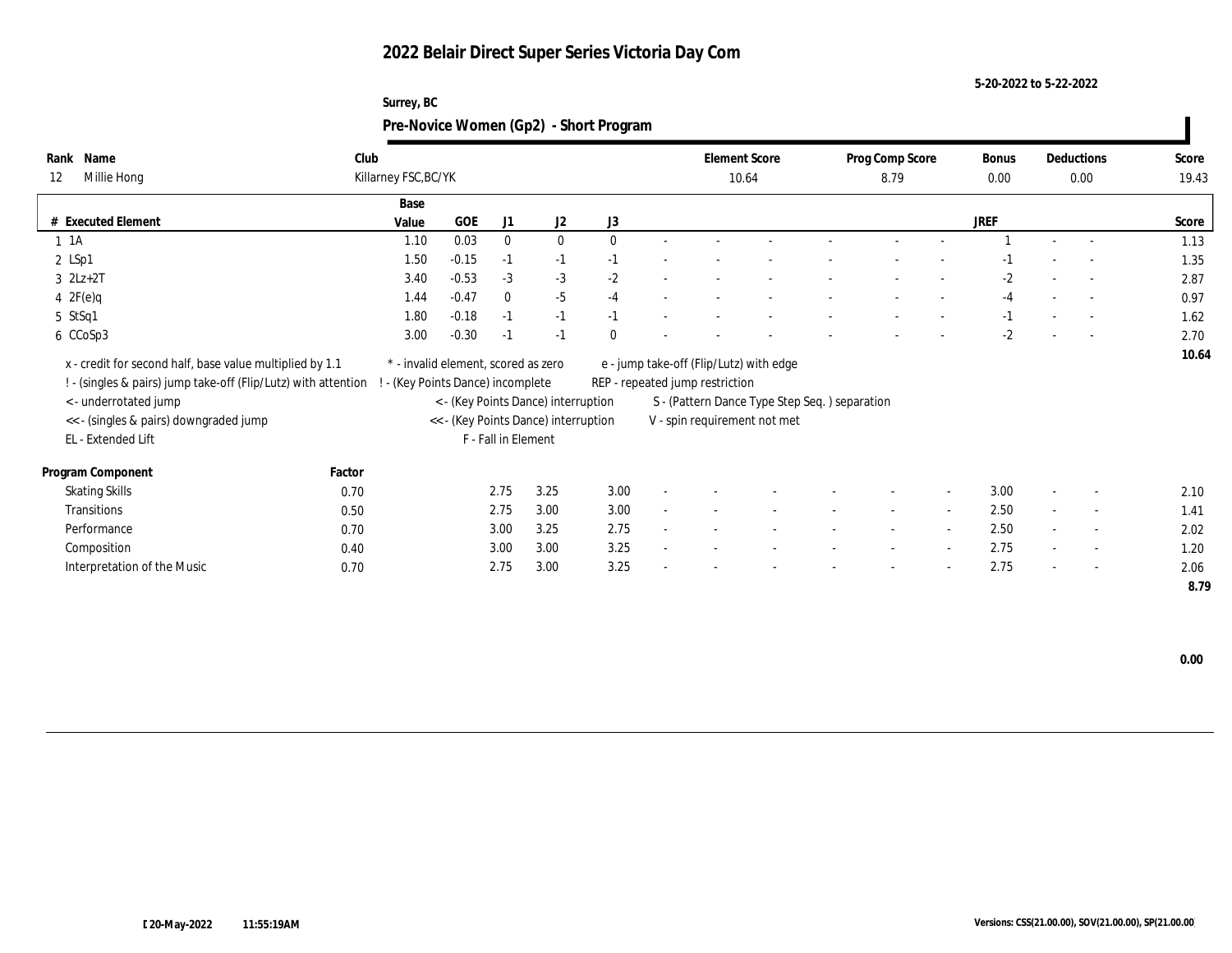**Surrey, BC**

**5-20-2022 to 5-22-2022**

|                                                                                                                            |        |                                                                        |         |                     |                                      | Pre-Novice Women (Gp2) - Short Program |                                                                            |                                               |                          |                          |                      |        |                          |                |
|----------------------------------------------------------------------------------------------------------------------------|--------|------------------------------------------------------------------------|---------|---------------------|--------------------------------------|----------------------------------------|----------------------------------------------------------------------------|-----------------------------------------------|--------------------------|--------------------------|----------------------|--------|--------------------------|----------------|
| Rank Name<br>Stacy Zhu<br>13                                                                                               | Club   | RCVFSC, BC/YK                                                          |         |                     |                                      |                                        | <b>Element Score</b><br>10.70                                              |                                               | Prog Comp Score<br>9.49  |                          | <b>Bonus</b><br>0.00 |        | Deductions<br>1.00       | Score<br>19.19 |
|                                                                                                                            |        | Base                                                                   |         |                     |                                      |                                        |                                                                            |                                               |                          |                          |                      |        |                          |                |
| # Executed Element                                                                                                         |        | Value                                                                  | GOE     | J1                  | J <sub>2</sub>                       | J3                                     |                                                                            |                                               |                          |                          | <b>JREF</b>          |        |                          | Score          |
| 12F                                                                                                                        |        | 1.80                                                                   | 0.09    |                     | $\mathbf{0}$                         |                                        |                                                                            |                                               |                          |                          |                      |        |                          | 1.89           |
| 2 CCoSp3                                                                                                                   |        | 3.00                                                                   | 0.38    |                     |                                      | $\overline{2}$                         |                                                                            |                                               |                          |                          |                      |        |                          | 3.38           |
| 3 2Lz+COMBO                                                                                                                |        | 2.10                                                                   | $-1.05$ | $-5$                | $-5$                                 | $-5$                                   |                                                                            |                                               |                          |                          | -5                   |        | $\overline{a}$           | 1.05           |
| 4 CSp2                                                                                                                     |        | 1.80                                                                   | 0.09    | $\mathbf{0}$        | $\mathbf{0}$                         | $\mathbf{2}$                           |                                                                            |                                               |                          |                          | $\mathbf{0}$         |        | $\overline{\phantom{a}}$ | 1.89           |
| 5 1A                                                                                                                       |        | 1.10                                                                   | 0.03    | $\mathbf{0}$        | $\bf{0}$                             |                                        |                                                                            |                                               |                          |                          | $\Omega$             |        | $\sim$                   | 1.13           |
| 6 StSq2                                                                                                                    |        | 2.60                                                                   | $-1.24$ | -4                  | $-5$                                 | $-5$                                   |                                                                            |                                               |                          |                          | $-5$                 |        | $\sim$                   | 1.36           |
| x - credit for second half, base value multiplied by 1.1<br>! - (singles & pairs) jump take-off (Flip/Lutz) with attention |        | * - invalid element, scored as zero<br>- (Key Points Dance) incomplete |         |                     |                                      |                                        | e - jump take-off (Flip/Lutz) with edge<br>REP - repeated jump restriction |                                               |                          |                          |                      |        |                          | 10.70          |
| < - underrotated jump                                                                                                      |        |                                                                        |         |                     | < - (Key Points Dance) interruption  |                                        |                                                                            | S - (Pattern Dance Type Step Seq.) separation |                          |                          |                      |        |                          |                |
| << - (singles & pairs) downgraded jump                                                                                     |        |                                                                        |         |                     | << - (Key Points Dance) interruption |                                        | V - spin requirement not met                                               |                                               |                          |                          |                      |        |                          |                |
| EL - Extended Lift                                                                                                         |        |                                                                        |         | F - Fall in Element |                                      |                                        |                                                                            |                                               |                          |                          |                      |        |                          |                |
| Program Component                                                                                                          | Factor |                                                                        |         |                     |                                      |                                        |                                                                            |                                               |                          |                          |                      |        |                          |                |
| <b>Skating Skills</b>                                                                                                      | 0.70   |                                                                        |         | 3.25                | 3.25                                 | 3.50                                   |                                                                            |                                               |                          |                          | 2.75                 |        | $\overline{\phantom{a}}$ | 2.23           |
| Transitions                                                                                                                | 0.50   |                                                                        |         | 3.00                | 3.00                                 | 3.25                                   |                                                                            |                                               | $\overline{\phantom{a}}$ | $\sim$                   | 2.50                 | $\sim$ | $\sim$                   | 1.47           |
| Performance                                                                                                                | 0.70   |                                                                        |         | 3.25                | 3.25                                 | 3.50                                   |                                                                            |                                               |                          | $\overline{\phantom{a}}$ | 3.00                 |        | $\overline{\phantom{a}}$ | 2.28           |
| Composition                                                                                                                | 0.40   |                                                                        |         | 3.25                | 3.25                                 | 3.50                                   |                                                                            |                                               |                          | $\sim$                   | 2.75                 |        | $\overline{\phantom{a}}$ | 1.28           |
| Interpretation of the Music                                                                                                | 0.70   |                                                                        |         | 3.25                | 3.00                                 | 3.50                                   |                                                                            |                                               |                          |                          | 3.00                 |        | $\overline{\phantom{a}}$ | 2.23           |
|                                                                                                                            |        |                                                                        |         |                     |                                      |                                        |                                                                            |                                               |                          |                          |                      |        |                          | 9.49           |

2 Fall(s) factor (0.5) **1.00**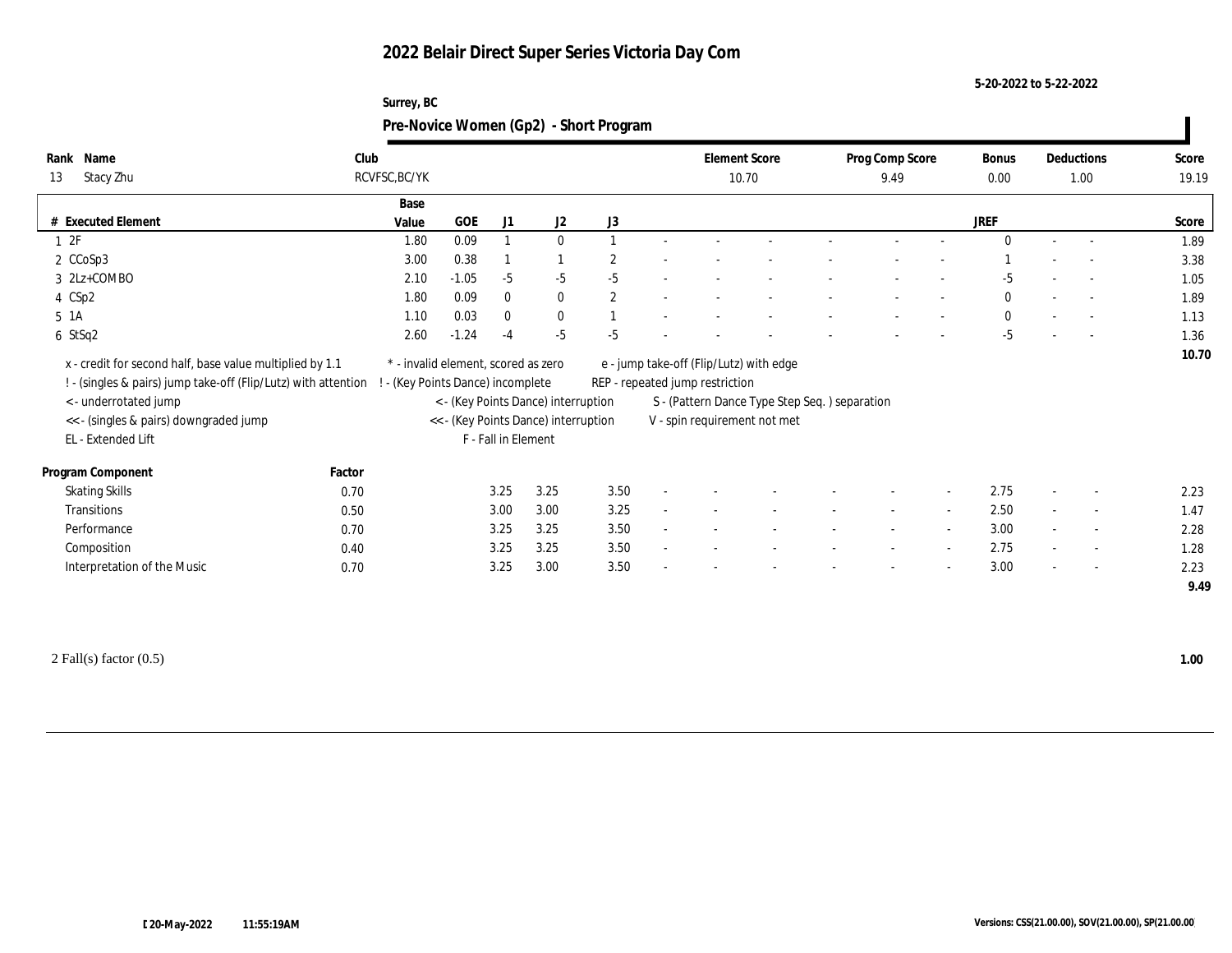**5-20-2022 to 5-22-2022**

|                                                                |        | Surrey, BC                          |              |                     |                                      | Pre-Novice Women (Gp2) - Short Program |                                 |                                               |                          |                          |             |                          |       |
|----------------------------------------------------------------|--------|-------------------------------------|--------------|---------------------|--------------------------------------|----------------------------------------|---------------------------------|-----------------------------------------------|--------------------------|--------------------------|-------------|--------------------------|-------|
| Rank Name                                                      | Club   |                                     |              |                     |                                      |                                        | <b>Element Score</b>            |                                               | Prog Comp Score          |                          | Bonus       | Deductions               | Score |
| Ivanna Tung<br>14                                              |        | Connaught SC, BC/YK                 |              |                     |                                      |                                        | 10.63                           |                                               | 8.86                     |                          | 0.00        | 0.50                     | 18.99 |
|                                                                |        | Base                                |              |                     |                                      |                                        |                                 |                                               |                          |                          |             |                          |       |
| # Executed Element                                             |        | Value                               | $_{\rm GOE}$ | J1                  | J <sub>2</sub>                       | J3                                     |                                 |                                               |                          |                          | <b>JREF</b> |                          | Score |
| $1 \t2Lz$                                                      |        | 2.10                                | $-0.11$      | $-1$                | $-1$                                 | $\Omega$                               |                                 |                                               |                          |                          | $\Omega$    |                          | 1.99  |
| $2 ZF+2T$                                                      |        | 3.10                                | 0.00         | $\mathbf{0}$        | $\bf{0}$                             |                                        |                                 |                                               |                          |                          |             |                          | 3.10  |
| 3 CCoSp1                                                       |        | 2.00                                | $-0.30$      | $-1$                | $-2$                                 | $-1$                                   |                                 |                                               |                          |                          | $-2$        | $\overline{a}$           | 1.70  |
| 4 StSq1                                                        |        | 1.80                                | $-0.18$      | $-1$                | $-1$                                 | $-1$                                   |                                 |                                               |                          |                          | $-1$        | $\sim$                   | 1.62  |
| $5\;1A$                                                        |        | 1.10                                | 0.00         | $\bf{0}$            | $\bf{0}$                             | $\mathbf{0}$                           |                                 |                                               |                          |                          | $\Omega$    | $\overline{\phantom{a}}$ | 1.10  |
| 6 CSp1                                                         |        | 1.40                                | $-0.28$      | -1                  | $-2$                                 | $-2$                                   |                                 |                                               |                          |                          | $-3$        | $\overline{a}$           | 1.12  |
| x - credit for second half, base value multiplied by 1.1       |        | * - invalid element, scored as zero |              |                     |                                      |                                        |                                 | e - jump take-off (Flip/Lutz) with edge       |                          |                          |             |                          | 10.63 |
| ! - (singles & pairs) jump take-off (Flip/Lutz) with attention |        | - (Key Points Dance) incomplete     |              |                     |                                      |                                        | REP - repeated jump restriction |                                               |                          |                          |             |                          |       |
| <- underrotated jump                                           |        |                                     |              |                     | < - (Key Points Dance) interruption  |                                        |                                 | S - (Pattern Dance Type Step Seq.) separation |                          |                          |             |                          |       |
| << - (singles & pairs) downgraded jump                         |        |                                     |              |                     | << - (Key Points Dance) interruption |                                        |                                 | V - spin requirement not met                  |                          |                          |             |                          |       |
| EL - Extended Lift                                             |        |                                     |              | F - Fall in Element |                                      |                                        |                                 |                                               |                          |                          |             |                          |       |
| Program Component                                              | Factor |                                     |              |                     |                                      |                                        |                                 |                                               |                          |                          |             |                          |       |
| <b>Skating Skills</b>                                          | 0.70   |                                     |              | 2.50                | 3.00                                 | 3.25                                   |                                 |                                               |                          | $\overline{\phantom{a}}$ | 2.75        |                          | 2.02  |
| Transitions                                                    | 0.50   |                                     |              | 2.50                | 3.25                                 | 3.25                                   |                                 |                                               | $\overline{\phantom{a}}$ | $\overline{\phantom{a}}$ | 2.75        | $\overline{\phantom{a}}$ | 1.47  |
| Performance                                                    | 0.70   |                                     |              | 2.75                | 3.00                                 | 3.00                                   |                                 |                                               |                          | $\overline{\phantom{a}}$ | 2.75        | $\overline{\phantom{a}}$ | 2.02  |
| Composition                                                    | 0.40   |                                     |              | 2.75                | 3.00                                 | 3.25                                   |                                 |                                               |                          | $\sim$                   | 3.50        | $\sim$                   | 1.25  |
| Interpretation of the Music                                    | 0.70   |                                     |              | 2.50                | 3.00                                 | 3.00                                   |                                 |                                               |                          |                          | 3.50        |                          | 2.10  |
|                                                                |        |                                     |              |                     |                                      |                                        |                                 |                                               |                          |                          |             |                          | 8.86  |
|                                                                |        |                                     |              |                     |                                      |                                        |                                 |                                               |                          |                          |             |                          |       |

1 Time Violation(s) factor (0.5) **0.50**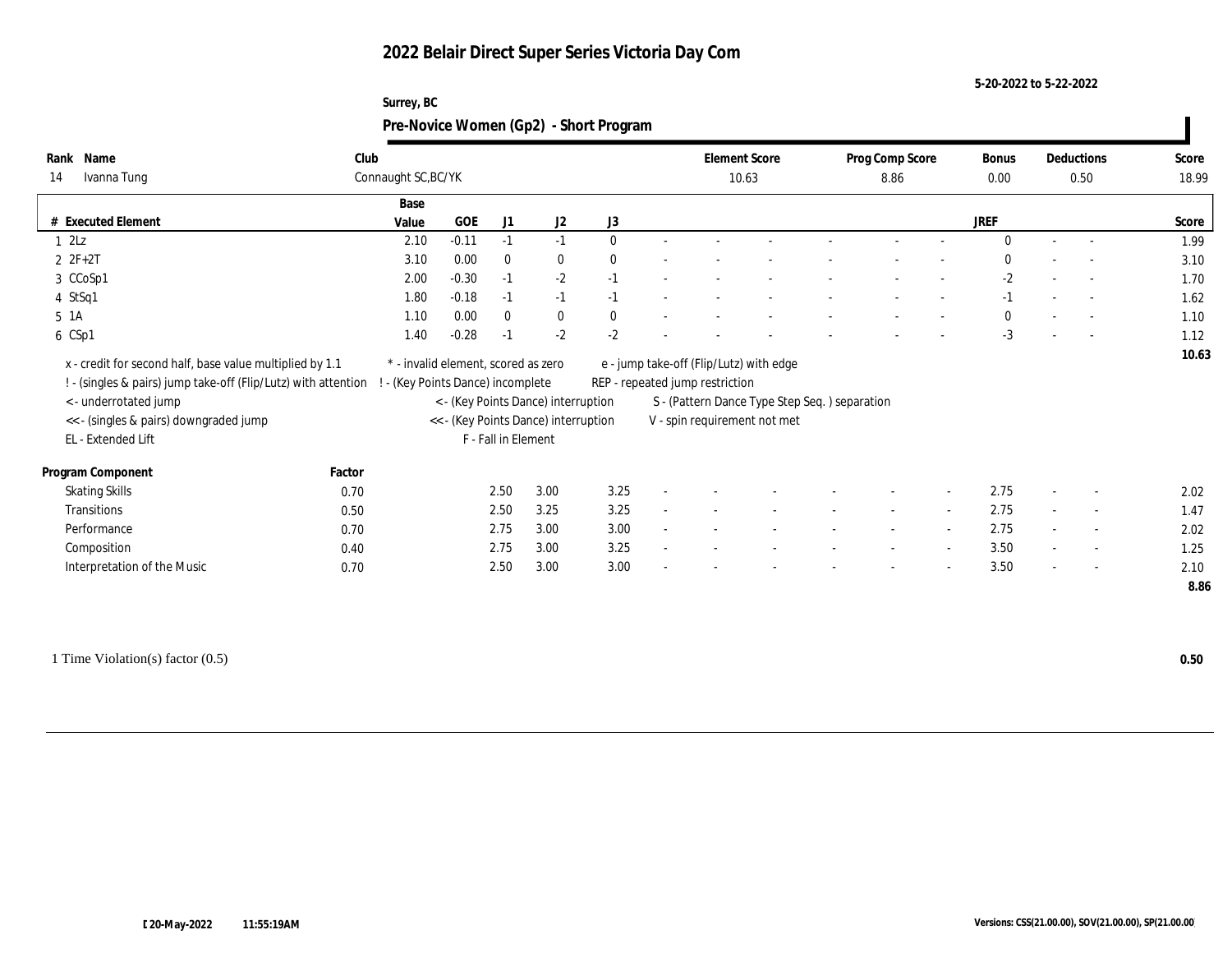#### **5-20-2022 to 5-22-2022**

| Surrey, BC                             |  |
|----------------------------------------|--|
| Pre-Novice Women (Gp2) - Short Program |  |

| Name<br>Rank                                                   | Club                |                                     |                     |                                      |          |              |                                 | <b>Element Score</b>                          | Prog Comp Score          |                          | Bonus       |        | Deductions               | Score |
|----------------------------------------------------------------|---------------------|-------------------------------------|---------------------|--------------------------------------|----------|--------------|---------------------------------|-----------------------------------------------|--------------------------|--------------------------|-------------|--------|--------------------------|-------|
| Viona Khalilipour<br>15                                        | Coquitlam SC, BC/YK |                                     |                     |                                      |          |              | 9.71                            |                                               | 8.92                     |                          | $0.00\,$    |        | 0.00                     | 18.63 |
|                                                                |                     | Base                                |                     |                                      |          |              |                                 |                                               |                          |                          |             |        |                          |       |
| # Executed Element                                             |                     | GOE<br>Value                        | J1                  | J2                                   | J3       |              |                                 |                                               |                          |                          | <b>JREF</b> |        |                          | Score |
| $1 \quad 2Lz+2T<<$                                             |                     | $-0.63$<br>2.50                     | $-3$                | $-3$                                 | $-3$     |              |                                 |                                               |                          |                          | $-3$        |        | $\overline{a}$           | 1.87  |
| $2 \; 1A$                                                      |                     | 0.00<br>1.10                        | $\bf{0}$            | $\bf{0}$                             | $\theta$ |              |                                 |                                               |                          |                          | $\bf{0}$    |        | $\overline{\phantom{a}}$ | 1.10  |
| 3 LSp1                                                         |                     | $-0.23$<br>1.50                     | $-2$                | $-2$                                 | $-2$     |              |                                 |                                               |                          |                          | $\bf{0}$    |        | $\sim$                   | 1.27  |
| 4 $2F(e)$                                                      |                     | $-0.25$<br>1.44                     | $-2$                | $-1$                                 | $-2$     |              |                                 |                                               |                          |                          | $-2$        |        | $\overline{\phantom{a}}$ | 1.19  |
| 5 CCoSp3                                                       |                     | $-0.38$<br>3.00                     | $-1$                | $-2$                                 | $\theta$ |              |                                 |                                               |                          |                          | $-2$        |        |                          | 2.62  |
| 6 StSq1                                                        |                     | 1.80<br>$-0.14$                     | $\bf{0}$            | $-3$                                 |          |              |                                 |                                               |                          |                          | $-1$        |        | $\overline{a}$           | 1.66  |
| x - credit for second half, base value multiplied by 1.1       |                     | * - invalid element, scored as zero |                     |                                      |          |              |                                 | e - jump take-off (Flip/Lutz) with edge       |                          |                          |             |        |                          | 9.71  |
| ! - (singles & pairs) jump take-off (Flip/Lutz) with attention |                     | - (Key Points Dance) incomplete     |                     |                                      |          |              | REP - repeated jump restriction |                                               |                          |                          |             |        |                          |       |
| < - underrotated jump                                          |                     |                                     |                     | < - (Key Points Dance) interruption  |          |              |                                 | S - (Pattern Dance Type Step Seq.) separation |                          |                          |             |        |                          |       |
| << - (singles & pairs) downgraded jump                         |                     |                                     |                     | << - (Key Points Dance) interruption |          |              |                                 | V - spin requirement not met                  |                          |                          |             |        |                          |       |
| EL - Extended Lift                                             |                     |                                     | F - Fall in Element |                                      |          |              |                                 |                                               |                          |                          |             |        |                          |       |
|                                                                |                     |                                     |                     |                                      |          |              |                                 |                                               |                          |                          |             |        |                          |       |
| Program Component                                              | Factor              |                                     |                     |                                      |          |              |                                 |                                               |                          |                          |             |        |                          |       |
| <b>Skating Skills</b>                                          | 0.70                |                                     | 2.75                | 2.75                                 | 3.50     |              |                                 |                                               |                          | $\sim$                   | 2.50        |        | $\overline{\phantom{a}}$ | 2.02  |
| <b>Transitions</b>                                             | 0.50                |                                     | 3.00                | 2.75                                 | 3.25     | $\mathbf{r}$ |                                 |                                               | $\overline{\phantom{a}}$ | $\overline{\phantom{a}}$ | 2.50        |        | $\sim$                   | 1.44  |
| Performance                                                    | 0.70                |                                     | 2.75                | 2.75                                 | 3.25     | $\sim$       |                                 |                                               | $\overline{\phantom{a}}$ | $\sim$                   | 2.75        | $\sim$ | $\overline{\phantom{a}}$ | 2.02  |
| Composition                                                    | 0.40                |                                     | 3.25                | 2.75                                 | 3.50     | $\sim$       |                                 |                                               |                          | $\overline{\phantom{a}}$ | 3.50        | $\sim$ | $\overline{\phantom{a}}$ | 1.30  |
| Interpretation of the Music                                    | 0.70                |                                     | 3.00                | 2.75                                 | 3.50     |              |                                 |                                               |                          | $\overline{\phantom{a}}$ | 3.00        | $\sim$ | $\sim$                   | 2.14  |
|                                                                |                     |                                     |                     |                                      |          |              |                                 |                                               |                          |                          |             |        |                          | 8.92  |

 **0.00**

 $\overline{\phantom{a}}$